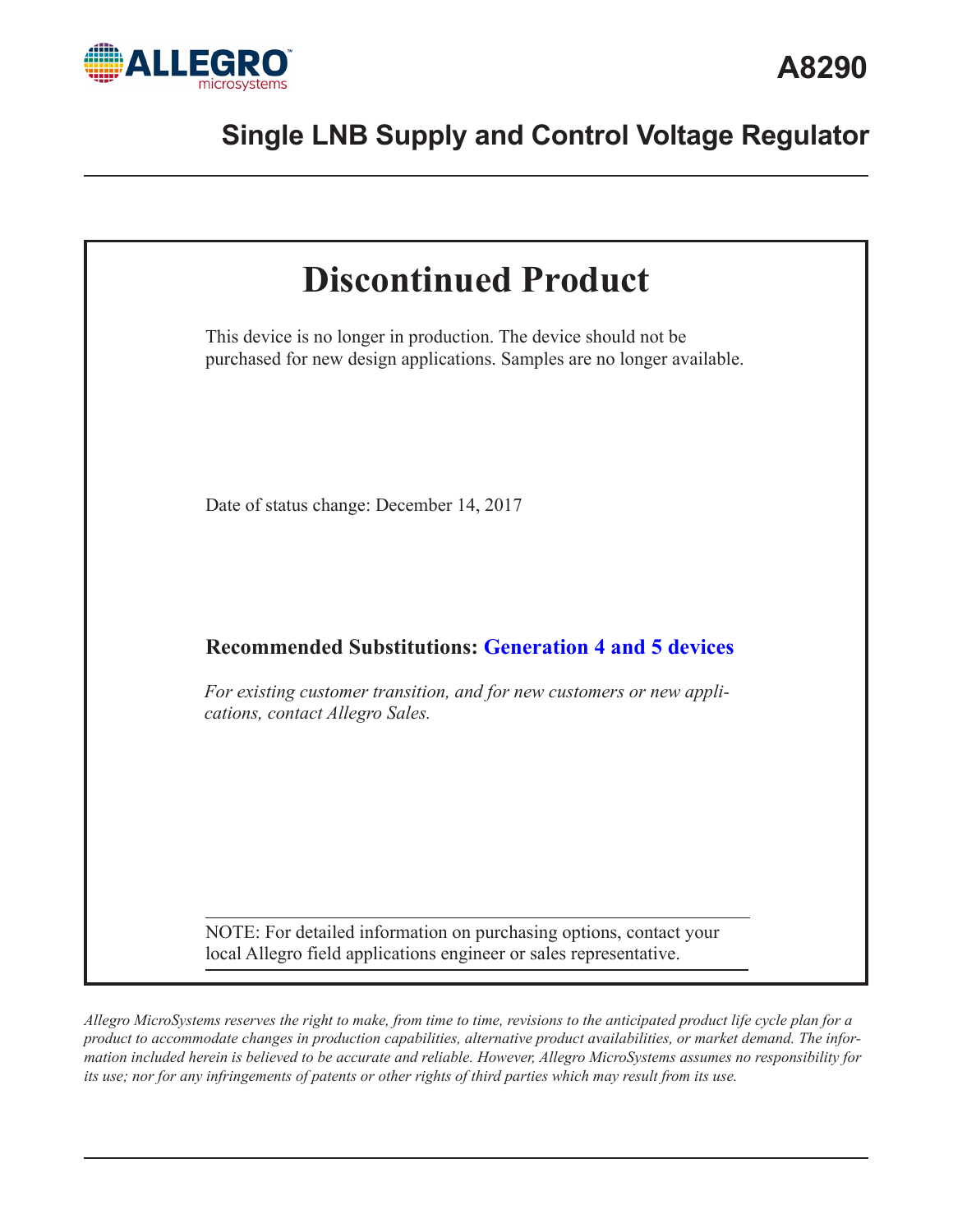

## **Features and Benefits**

- 2-wire serial I<sup>2</sup>C<sup>™</sup> -compatible interface: control (write) and status (read)
- ▪ LNB voltages (16 programmable levels) compatible with all common standards
- Tracking switch-mode power converter for lowest dissipation
- Integrated converter switches and current sensing
- ▪ Output current limit of 900 mA typical, with 48 ms timer
- Static current limit circuit allows full current at startup and 13*→*18V output transition; reliably starts wide load range
- Push-pull output stage minimizes 13→18V and 18→13V output transition times for highly capacitive loads
- Adjustable rise/fall time via external timing capacitor
- Built-in tone oscillator, factory-trimmed to 22 kHz facilitates DiSEqC™ tone encoding, even at no-load
- Four methods of 22 kHz tone generation, via I<sup>2</sup>C<sup>™</sup> data bits and/or external pin
- Filter bypass MOSFET minimizes losses during tone transmit
- 22 kHz tone detector facilitates DiSEqC™ 2.0 decoding
- Diagnostics for output voltage level, input supply UVLO, and DiSEqC™ tone output
- Auxiliary modulation input
- LNB overcurrent with timer
- Cable disconnect diagnostic

## **Package: 28-pin QFN (suffix ET)**



## **Description**

Intended for analog and digital satellite receivers, this single low noise block converter regulator (LNBR) is a monolithic linear and switching voltage regulator, specifically designed to provide the power and the interface signals to an LNB down converter via coaxial cable. The A8290 requires few external components, with the boost switch and compensation circuitry integrated inside of the device. A high switching frequency is chosen to minimize the size of the passive filtering components, further assisting in cost reduction. The high levels of component integration ensure extremely low noise and ripple figures.

The A8290 has been designed for high efficiency, utilizing the Allegro™ advanced BCD process. The integrated boost switch has been optimized to minimize both switching and static losses. To further enhance efficiency, the voltage drop across the tracking regulator has been minimized.

The A8290 has integrated tone detection capability, to support full two-way DiSEqC™ communications. Several schemes are available for generating tone signals, all the way down to no-load, and using either the internal clock or an external time source. A DiSEqC™ filter bypass switch is also integrated, to minimize the output impedance during tone generation.

*Continued on the next page…*

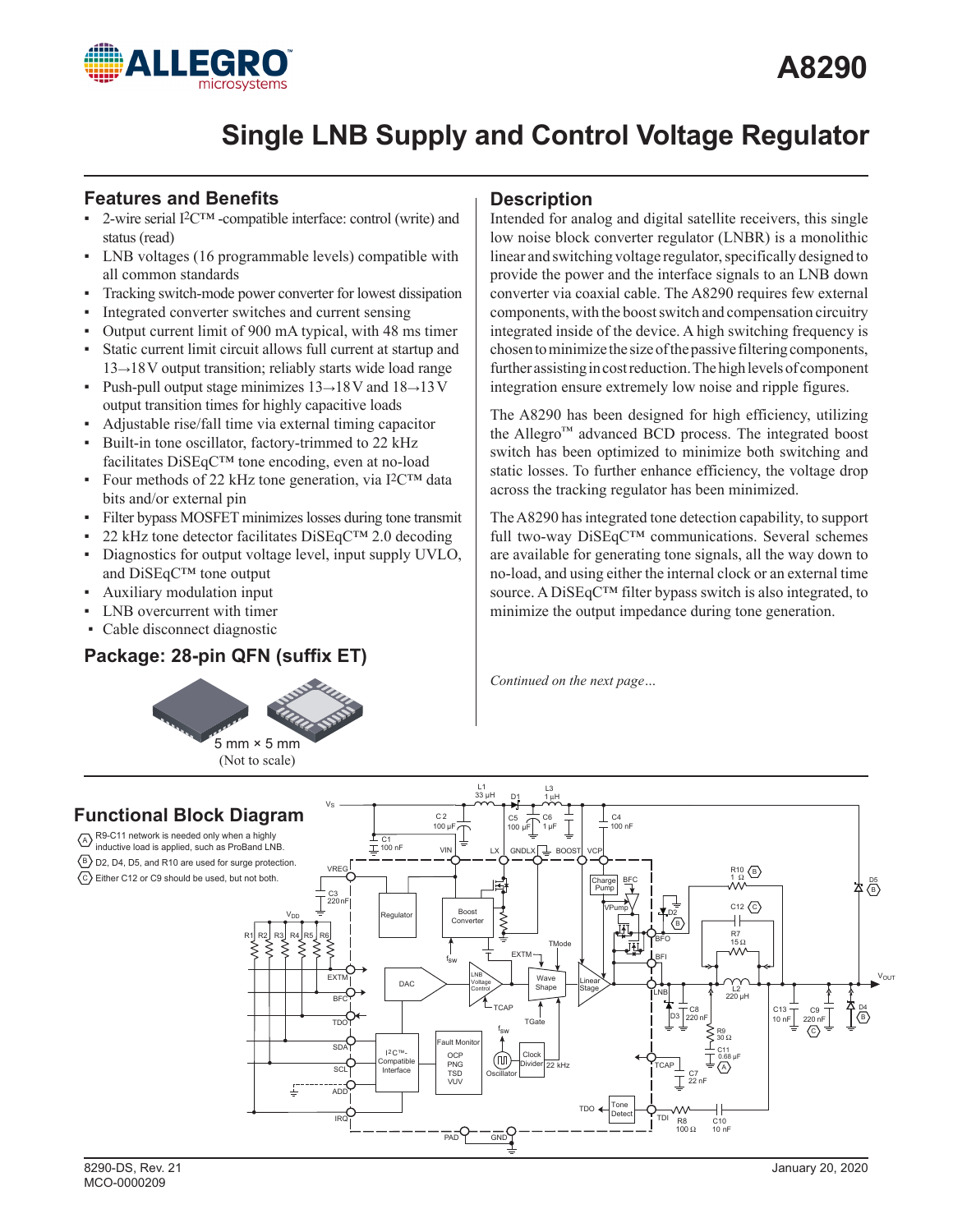#### **Description (continued)**

A comprehensive set of fault registers are provided, which comply with all the common standards, including: overcurrent, thermal shutdown, undervoltage, cable disconnect, power not good, and tone detect.

The device uses a 2-wire bidirectional serial interface, compatible with the I<sup>2</sup>C™ standard, that operates up to 400 kHz.

The A8290 is supplied in a lead (Pb) free 28-lead MLP/QFN.

#### **Selection Guide**

| <b>Part Number</b> | Packing a                                          | <b>Description</b>                                      |  |
|--------------------|----------------------------------------------------|---------------------------------------------------------|--|
| A8290SETTR-T b     | 7 in. reel, 1500 pieces/reel<br>12 mm carrier tape | ET package, MLP surface mount<br>0.90 mm nominal height |  |

a Contact Allegro for additional packing options.

b Leadframe plating 100% matte tin.

#### **Absolute Maximum Ratings**

| <b>Characteristic</b>                  | Symbol               | <b>Conditions</b>  | Rating                | <b>Units</b> |
|----------------------------------------|----------------------|--------------------|-----------------------|--------------|
| Load Supply Voltage, VIN pin           | $V_{\text{IN}}$      |                    | 30                    | V            |
| Output Current <sup>1</sup>            | $I_{OUT}$            |                    | Internally<br>Limited | A            |
| Output Voltage, BOOST pin              |                      |                    | $-0.3$ to 33          | V            |
| Output Voltage, LNB, BFI, BFO pins     |                      | Surge <sup>2</sup> | $-1$ to 33            | V            |
| Output Voltage, LX pin                 |                      |                    | $-0.3$ to 30          | V            |
| Output Voltage, VCP pin                |                      |                    | $-0.3$ to 41          | V            |
| Logic Input Voltage, EXTM and BFC pins |                      |                    | $-0.3$ to 5           | V            |
| Logic Input Voltage, other pins        |                      |                    | $-0.3$ to $7$         | V            |
| Logic Output Voltage                   |                      |                    | $-0.3$ to $7$         | V            |
| <b>Operating Ambient Temperature</b>   | $T_A$                |                    | $-20$ to 85           | °C           |
| Junction Temperature                   | $T_{\text{I}}$ (max) |                    | 150                   | $^{\circ}C$  |
| Storage Temperature                    | $T_{\text{stg}}$     |                    | $-55$ to 150          | $^{\circ}C$  |

1Output current rating may be limited by duty cycle, ambient temperature, and heat sinking. Under any set of conditions, do not exceed the specified current ratings, or a junction temperature, T<sub>J</sub>, of 150°C.<br><sup>2</sup>Use Allegro recommended Application circuit.

#### **Package Thermal Characteristics\***

| Package | $R_{\theta$ JA<br>$(^{\circ}C/W)$ | <b>PCB</b> |
|---------|-----------------------------------|------------|
| -⊏⊤     | ົດ<br>ັ້                          | 4-layer    |

\* Additional information is available on the Allegro website.

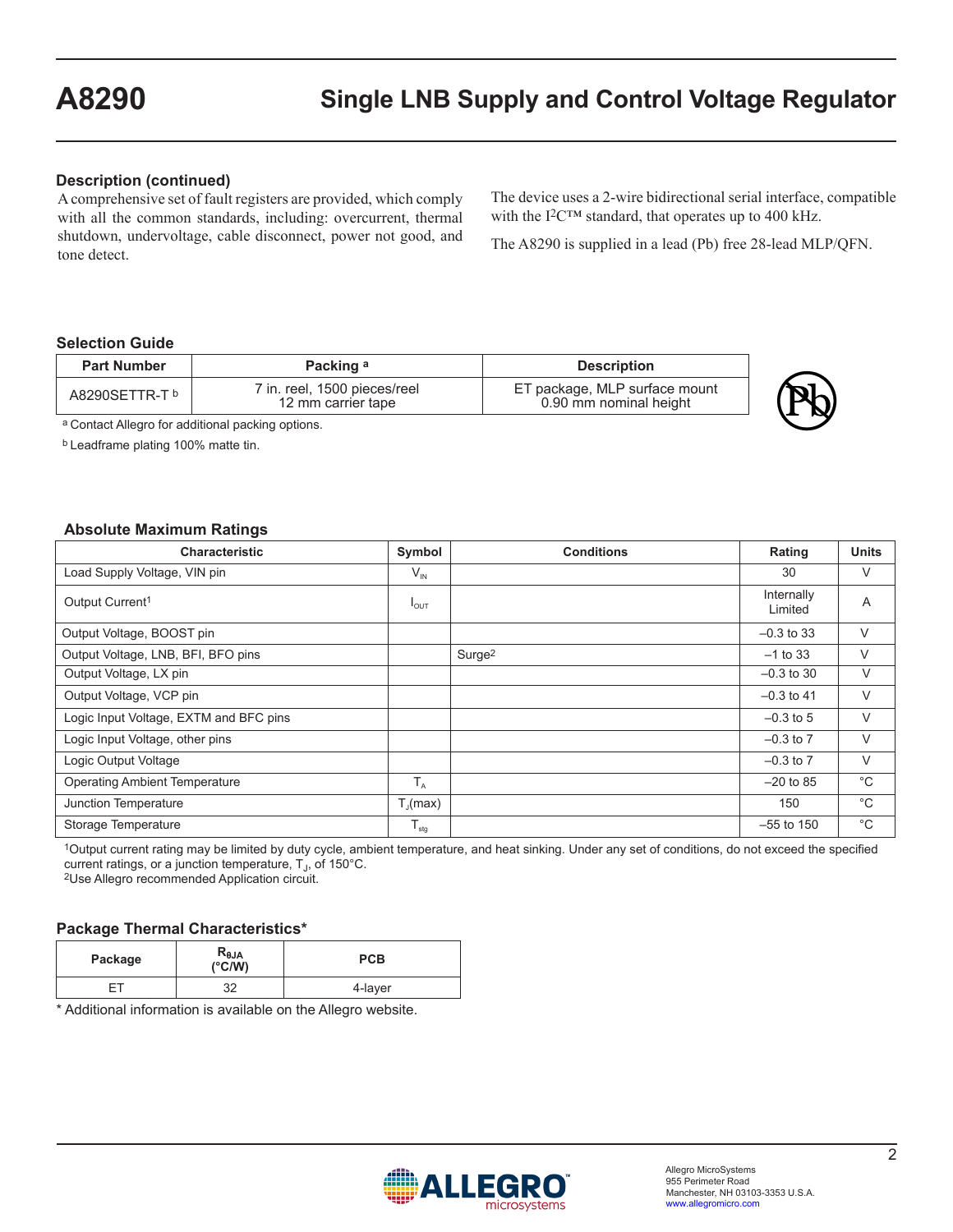

#### **Device Pin-out Diagram**

#### Terminal List Table

| <b>Name</b>  | <b>Number</b>               | <b>Function</b>                                                   |
|--------------|-----------------------------|-------------------------------------------------------------------|
| <b>ADD</b>   | 11                          | Address select                                                    |
| <b>BFC</b>   | 19                          | <b>Bypass FET control</b>                                         |
| <b>BFI</b>   | 24                          | Bypass FET input (connect to LNB)                                 |
| <b>BFO</b>   | 22                          | <b>Bypass FET output</b>                                          |
| <b>BOOST</b> | 1                           | Tracking supply voltage to linear regulator                       |
| <b>EXTM</b>  | 6                           | External modulation input                                         |
| <b>GND</b>   | 8                           | Signal ground                                                     |
| <b>GNDLX</b> | 27                          | Boost switch ground                                               |
| <b>IRQ</b>   | 14                          | Interrupt request                                                 |
| <b>LNB</b>   | 28                          | Output voltage to LNB                                             |
| <b>LX</b>    | 26                          | Inductor drive point                                              |
| <b>NC</b>    | 4, 13, 15-18,<br>20, 21, 23 | No connection                                                     |
| PAD          | Pad                         | Exposed pad; connect to the ground plane, for thermal dissipation |
| <b>SCL</b>   | 12                          | I <sup>2</sup> C™-compatible clock input                          |
| <b>SDA</b>   | 10                          | I <sup>2</sup> C™ -compatible data input/output                   |
| <b>TCAP</b>  | 3                           | Capacitor for setting the rise and fall time of the LNB output    |
| <b>TDI</b>   | $\overline{7}$              | Tone detect input                                                 |
| <b>TDO</b>   | 5                           | Tone detect output                                                |
| <b>VCP</b>   | $\mathfrak{p}$              | Gate supply voltage                                               |
| <b>VIN</b>   | 25                          | Supply input voltage                                              |
| <b>VREG</b>  | 9                           | Analog supply                                                     |

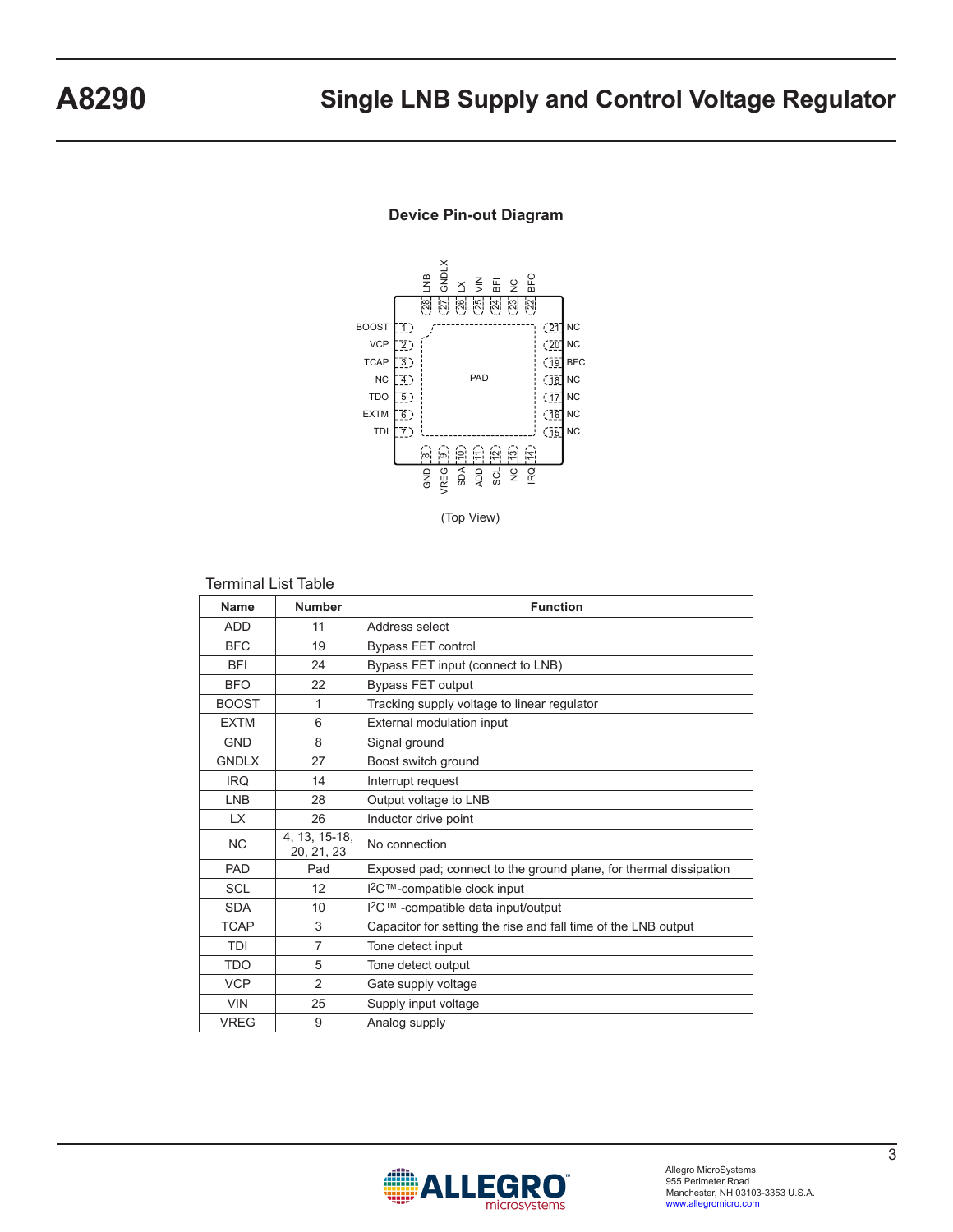## **ELECTRICAL CHARACTERISTICS at T<sub>A</sub> = 25°C, V<sub>IN</sub> = 8 to 16 V, unless noted otherwise<sup>1</sup>**

| Characteristics                              | Symbol                            | <b>Test Conditions</b>                                                                                                                                   | Min.                     | Typ.                     | Max.                     | Units         |
|----------------------------------------------|-----------------------------------|----------------------------------------------------------------------------------------------------------------------------------------------------------|--------------------------|--------------------------|--------------------------|---------------|
| General                                      |                                   |                                                                                                                                                          |                          |                          |                          |               |
| Set-Point Accuracy, Load and Line Regulation | Err                               | Relative to selected V <sub>LNB</sub> target level,<br>$I_{LOAD}$ = 0 to 500 mA                                                                          | $-3$                     |                          | 3                        | $\%$          |
|                                              | $I_{IN(Off)}$                     | ENB bit = 0, LNB output disabled, $V_{IN}$ = 12 V                                                                                                        | $\overline{\phantom{0}}$ |                          | 10.0                     | mA            |
| <b>Supply Current</b>                        | $I_{IN(On)}$                      | $ENB$ bit = 1, LNB output enabled,<br>$I_{LOAD} = 0$ mA, $V_{IN} = 12$ V                                                                                 | $\overline{\phantom{0}}$ | $\overline{\phantom{0}}$ | 19.0                     | mA            |
| Boost Switch On Resistance                   | R <sub>DS(on)BOOST</sub>          | $I_{LOAD}$ = 500 mA                                                                                                                                      | $\overline{\phantom{0}}$ | 300                      | 600                      | $m\Omega$     |
| <b>Switching Frequency</b>                   | $f_{SW}$                          |                                                                                                                                                          | 320                      | 352                      | 384                      | kHz           |
| <b>Switch Current Limit</b>                  | $I_{LIMSW}$                       | $V_{IN}$ = 10 V, $V_{OUT}$ = 20.3 V                                                                                                                      | $\overline{\phantom{0}}$ | 3.8                      | $\overline{a}$           | A             |
| Linear Regulator Voltage Drop                | $\Delta\mathsf{V}_{\mathsf{REG}}$ | V <sub>BOOST</sub> – V <sub>LNB</sub> , no tone signal,<br>$I_{LOAD}$ = 500 mA                                                                           | 600                      | 800                      | 1000                     | mV            |
| <b>TCAP Pin Current</b>                      | $I_{CHG}$                         | TCAP capacitor (C7) charging                                                                                                                             | $-12.5$                  | $-10$                    | $-7.5$                   | μA            |
|                                              | <b>I</b> DISCHG                   | TCAP capacitor (C7) discharging                                                                                                                          | 7.5                      | 10                       | 12.5                     | μA            |
| Output Voltage Rise Time <sup>2</sup>        | $t_{r(VLNB)}$                     | For $V_{LNB}$ 13 $\rightarrow$ 18 V; C <sub>TCAP</sub> = 5.6 nF,<br>$I_{LOAD}$ = 500 mA                                                                  |                          | 500                      | $\overline{\phantom{0}}$ | μs            |
| Output Voltage Pull-Down Time <sup>2</sup>   | $t_{f(VLNB)}$                     | For $V_{LNB}$ 18 $\rightarrow$ 13 V; C <sub>LOAD</sub> = 100 µF,<br>$I_{LOAD} = 0$ mA                                                                    | $\qquad \qquad -$        | 12.5                     | $\overline{\phantom{0}}$ | ms            |
| <b>Output Reverse Current</b>                | $I_{RLNB}$                        | ENB bit = 0, $V_{LNB}$ = 33 V, BOOST capacitor<br>(C5) fully charged                                                                                     |                          | $\mathbf{1}$             | 5                        | mA            |
| Ripple and Noise on LNB Output <sup>3</sup>  | $V_{rip,n(pp)}$                   | 20 MHz BWL; reference circuit shown in<br>Functional Block diagram; contact Allegro for<br>additional information on application circuit<br>board design |                          | 30                       |                          | $mV_{PP}$     |
| <b>Protection Circuitry</b>                  |                                   |                                                                                                                                                          |                          |                          |                          |               |
| Output Overcurrent Limit <sup>4</sup>        | <b>LIMLNB</b>                     | $V_{\text{BOOST}} - V_{\text{LNB}} = 800$ mV                                                                                                             | 800                      | 900                      | 1000                     | mA            |
| <b>Overcurrent Disable Time</b>              | $t_{\text{DIS}}$                  |                                                                                                                                                          | 40                       | 48                       | 56                       | ms            |
| VIN Undervoltage Lockout Threshold           | V <sub>UVLO</sub>                 | V <sub>IN</sub> falling                                                                                                                                  | 7.05                     | 7.35                     | 7.65                     | V             |
| <b>VIN Turn On Threshold</b>                 | $V_{IN(th)}$                      | V <sub>IN</sub> rising                                                                                                                                   | 7.40                     | 7.70                     | 8.00                     | V             |
| Undervoltage Hysteresis                      | VUVLOHYS                          |                                                                                                                                                          | $\overline{\phantom{0}}$ | 350                      | $\overline{\phantom{0}}$ | mV            |
| Thermal Shutdown Threshold <sup>2</sup>      | $T_J$                             |                                                                                                                                                          | $\overline{\phantom{0}}$ | 165                      | $\overline{\phantom{0}}$ | $^{\circ}$ C  |
| Thermal Shutdown Hysteresis <sup>2</sup>     | $\Delta T_J$                      |                                                                                                                                                          | $\overline{\phantom{0}}$ | 20                       | $\overline{\phantom{0}}$ | $^{\circ}$ C  |
| Power Not Good Flag Set                      | $PNG_{SET}$                       | With respect to V <sub>LNB</sub>                                                                                                                         | 77                       | 85                       | 93                       | $\%$          |
| Power Not Good Flag Reset                    | PNG <sub>RESET</sub>              | With respect to V <sub>LNB</sub>                                                                                                                         | 82                       | 90                       | 98                       | $\frac{0}{0}$ |
| Power Not Good Hysteresis                    | PNG <sub>HYS</sub>                | With respect to V <sub>LNB</sub>                                                                                                                         | $\overline{\phantom{0}}$ | 5                        |                          | $\%$          |
| Cable Disconnect Boost Voltage               | $V_{CAD}$                         | CADT bit = 1, ENB bit = 1, VSEL0 through<br>$VSEL3 = 1$                                                                                                  | 22.0                     | 22.8                     | 23.5                     | $\vee$        |
| Cable Disconnect Set                         | V <sub>CADSET</sub>               |                                                                                                                                                          | 20.16                    | 21.00                    | 21.84                    | V             |
| <b>Cable Disconnect Current Source</b>       | <b>I</b> CADSRC                   | $V_{LNB}$ = 21.00 V, $V_{BOOST}$ = 22.8 V                                                                                                                | 1.0                      | 1.75                     | 2.5                      | mA            |

*Continued on the next page…*

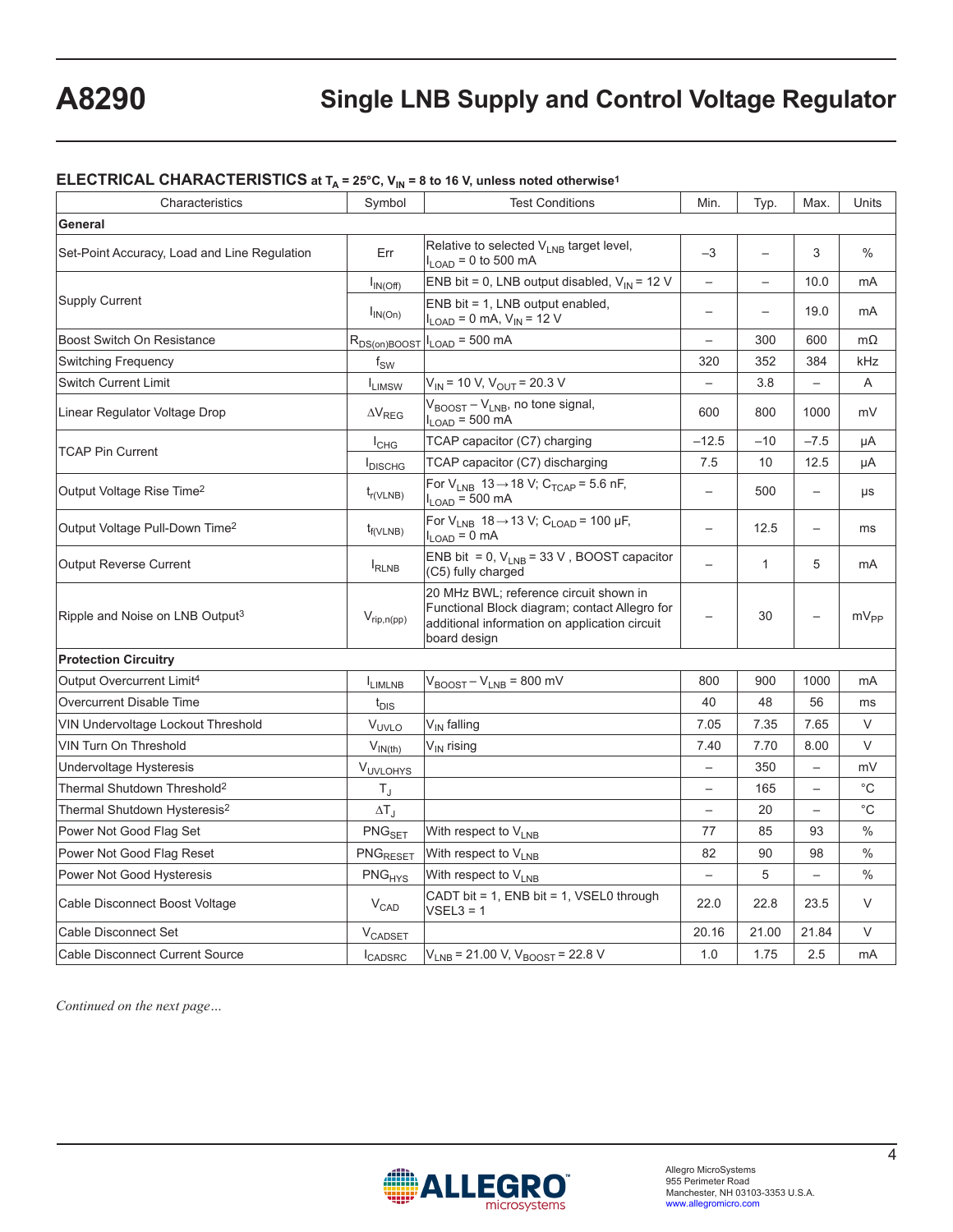#### **ELECTRICAL CHARACTERISTICS (continued) at T<sub>A</sub> = 25°C, V<sub>IN</sub> = 8 to 16 V, unless noted otherwise<sup>1</sup>**

| Characteristics                                   | Symbol                          | <b>Test Conditions</b>                                                                      | Min.                     | Typ.                     | Max.                     | Units  |
|---------------------------------------------------|---------------------------------|---------------------------------------------------------------------------------------------|--------------------------|--------------------------|--------------------------|--------|
| <b>Bypass FET</b>                                 |                                 |                                                                                             |                          |                          |                          |        |
|                                                   | $V_{BFC(H)}$                    |                                                                                             | 2.0                      | $\overline{\phantom{0}}$ | $\overline{\phantom{0}}$ | V      |
| Bypass FET Control (BFC) Logic Input              | $V_{BFC(L)}$                    |                                                                                             | $\overline{\phantom{0}}$ | $\overline{\phantom{0}}$ | 0.8                      | V      |
| Input Leakage                                     | <b>BFCLKG</b>                   |                                                                                             | $-1$                     |                          | $\mathbf{1}$             | μA     |
| <b>Bypass FET On Resistance</b>                   | $R_{DS(on)}$                    | $I_{\text{LOAD}}$ = 500 mA, and $V_{\text{BFC}}$ = Low, or<br>$BFC2 bit = 1$                | $\qquad \qquad -$        | 0.5                      | $\mathbf{1}$             | Ω      |
| Turn On/Off Delay <sup>2</sup>                    | $t_{D(ON/OFF)}$                 | $V_{BFC}$ = Low, or BFC2 bit = 1                                                            | $\qquad \qquad -$        | 650                      | $\overline{\phantom{0}}$ | μs     |
| <b>Tone</b>                                       |                                 |                                                                                             |                          |                          |                          |        |
| <b>Tone Frequency</b>                             | f <sub>TONE</sub>               |                                                                                             | 20                       | 22                       | 24                       | kHz    |
| Tone Amplitude, Peak-to-Peak                      | $V_{\text{TONE(pp)}}$           | I <sub>LOAD</sub> = 0 to 500 mA, C <sub>LOAD</sub> = 750 nF                                 | 400                      | 620                      | 800                      | mV     |
| Tone Duty Cycle                                   | $DC$ TONE                       | $I_{\text{LOAD}}$ = 0 to 500 mA, $C_{\text{LOAD}}$ = 750 nF                                 | 40                       | 50                       | 60                       | $\%$   |
| <b>Tone Rise Time</b>                             | $t_{rTONE}$                     | $I_{\text{LOAD}} = 0$ to 500 mA, $C_{\text{LOAD}} = 750$ nF                                 | 5                        | 10                       | 15                       | μs     |
| <b>Tone Fall Time</b>                             | <sup>t</sup> rtone              | $I_{\text{LOAD}}$ = 0 to 500 mA, $C_{\text{LOAD}}$ = 750 nF                                 | 5                        | 10                       | 15                       | μs     |
| <b>EXTM Logic Input</b>                           | $V_{EXTM(H)}$                   |                                                                                             | 2.0                      | $\qquad \qquad -$        | $\overline{\phantom{0}}$ | V      |
|                                                   | $V_{EXT\underline{M(L)}}$       |                                                                                             | $\overline{\phantom{0}}$ | $\qquad \qquad -$        | 0.8                      | V      |
| <b>EXTM Input Leakage</b>                         | <b>I</b> EXTMLKG                |                                                                                             | $-1$                     | $\qquad \qquad -$        | $\mathbf{1}$             | μA     |
| <b>Tone Detector</b>                              |                                 |                                                                                             |                          |                          |                          |        |
| Tone Detect Input Amplitude Receive, Peak-to-Peak | $V_{TDR(pp)}$                   | $f_{\text{TONE}}$ = 22 kHz sine wave, TMODE = 0                                             | 300                      | $\qquad \qquad -$        | $\overline{\phantom{0}}$ | mV     |
| Tone Detect Input Amplitude Transmit, Peak-       | $V_{\text{TDT(pp)}}$ Int        | $f_{\text{TONE}}$ = 22 kHz sine wave, using internal tone<br>(options 1 and 2, in figure 2) | 400                      |                          |                          | mV     |
| to-Peak                                           | $V_{\text{TDT(pp})Ext}$         | f <sub>TONE</sub> = 22 kHz sine wave, using external<br>tone (options 3 and 4, in figure 2) | 300                      |                          |                          | mV     |
| Tone Reject Input Amplitude, Peak-to-Peak         | $V_{TRI(pp)}$                   | $f_{\text{TONE}}$ = 22 kHz sine wave                                                        | $\qquad \qquad -$        | $\qquad \qquad -$        | 100                      | mV     |
| <b>Frequency Capture</b>                          | $f_{\text{TDI}}$                | 600 mVpp sine wave                                                                          | 17.6                     | $\overline{\phantom{0}}$ | 26.4                     | kHz    |
| Input Impedance <sup>2</sup>                      | $Z$ <sub>TDI</sub>              |                                                                                             | $\overline{\phantom{0}}$ | 8.6                      | $\overline{\phantom{0}}$ | kΩ     |
| <b>TDO Output Voltage</b>                         | $V_{\text{TDO}(\underline{L})}$ | Tone present, $I_{\text{LOAD}} = 3 \text{ mA}$                                              | $\qquad \qquad -$        | $\qquad \qquad -$        | 0.4                      | V      |
| <b>TDO Output Leakage</b>                         | <b>I</b> TDOLKG                 | Tone absent, $V_{TDO} = 7 V$                                                                | $\qquad \qquad -$        | $\qquad \qquad -$        | 10                       | μA     |
| I <sup>2</sup> C™-Compatible Interface            |                                 |                                                                                             |                          |                          |                          |        |
| Logic Input (SDA, SCL) Low Level                  | $V_{SCL(L)}$                    |                                                                                             | $\qquad \qquad -$        | $\qquad \qquad -$        | 0.8                      | V      |
| Logic Input (SDA, SCL) High Level                 | $V_{SCL(H)}$                    |                                                                                             | 2.0                      | $\overline{\phantom{0}}$ | $\overline{\phantom{0}}$ | $\vee$ |
| Logic Input Hysteresis                            | $V_{\text{ICIHYS}}$             |                                                                                             |                          | 150                      |                          | mV     |
| Logic Input Current                               | $I_{\text{ICI}}$                | $V_{12Cl} = 0$ to 7 V                                                                       | $-10$                    | $<$ $±1.0$               | 10                       | μA     |
| Logic Output Voltage SDA and IRQ                  | $V_{t2\text{COut(L)}}$          | $I_{LOAD} = 3 mA$                                                                           | $\qquad \qquad -$        | $\qquad \qquad -$        | 0.4                      | V      |
| Logic Output Leakage SDA and IRQ                  | $V_{t2CLKG}$                    | $V_{t2\text{COut}}$ = 0 to 7 V                                                              | $\qquad \qquad -$        | $\overline{\phantom{m}}$ | 10                       | μA     |
| <b>SCL Clock Frequency</b>                        | $f_{CLK}$                       |                                                                                             | $\overline{\phantom{0}}$ | $\overline{\phantom{0}}$ | 400                      | kHz    |
| <b>Output Fall Time</b>                           | $t_{fl2COut}$                   | $V_{t2\text{COut(H)}}$ to $V_{t2\text{COut(L)}}$                                            |                          | $\qquad \qquad -$        | 250                      | ns     |
| Bus Free Time Between Stop/Start                  | $t_{\mathsf{BUF}}$              |                                                                                             | 1.3                      | $\qquad \qquad -$        | -                        | μs     |
| Hold Time Start Condition                         | $t_{HD:STA}$                    |                                                                                             | 0.6                      | $\qquad \qquad -$        | —                        | μs     |
| Setup Time for Start Condition                    | $t_{\text{SU:STA}}$             |                                                                                             | 0.6                      |                          |                          | μs     |

*Continued on the next page…*

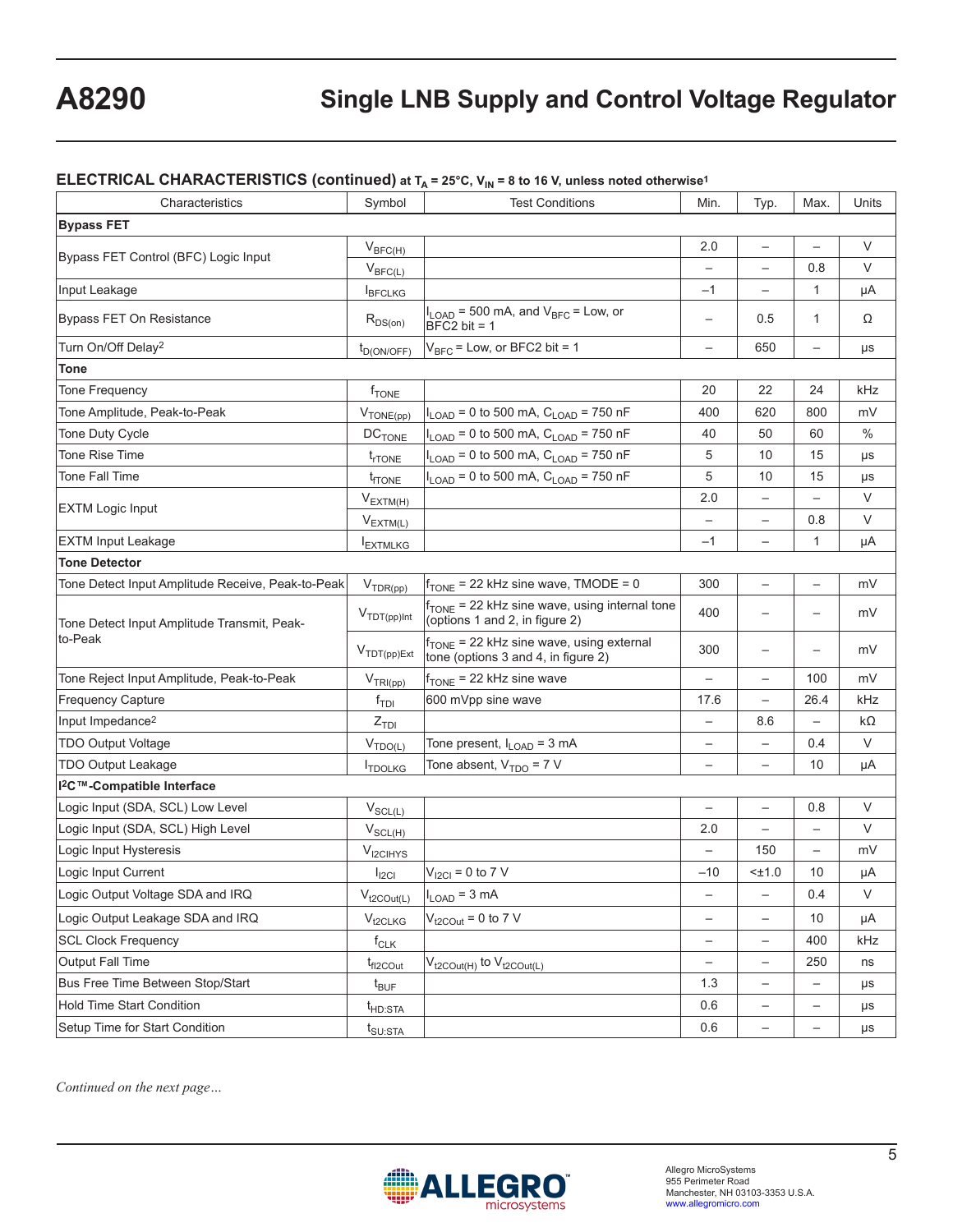#### **ELECTRICAL CHARACTERISTICS (continued) at T<sub>A</sub> = 25°C, V<sub>IN</sub> = 8 to 16 V, unless noted otherwise<sup>1</sup>**

| Characteristics                                    | Symbol                                    | <b>Test Conditions</b>                                                                                                                                                                | Min.        | Typ. | Max. | <b>Units</b> |
|----------------------------------------------------|-------------------------------------------|---------------------------------------------------------------------------------------------------------------------------------------------------------------------------------------|-------------|------|------|--------------|
| I <sup>2</sup> C™-Compatible Interface (continued) |                                           |                                                                                                                                                                                       |             |      |      |              |
| <b>SCL Low Time</b>                                | <sup>L</sup> LOW                          |                                                                                                                                                                                       | 1.3         |      | -    | μs           |
| SCL High Time                                      | <sup>І</sup> ніGН                         |                                                                                                                                                                                       | 0.6         |      |      | μs           |
| Data Setup Time                                    | $\mathfrak{r}_{\mathsf{SU}:\mathsf{DAT}}$ |                                                                                                                                                                                       | 100         |      |      | ns           |
| lData Hold Time                                    | <sup>t</sup> HD:DAT                       | $ For tHD:DAT(min),$ the master device must<br>provide a hold time of at least 300 ns for the<br>SDA signal in order to bridge the undefined<br>region of the SCL signal falling edge | $\Omega$    |      | 900  | ns           |
| Setup Time for Stop Condition                      | $I_{\text{SU:STO}}$                       |                                                                                                                                                                                       | 0.6         |      |      | μs           |
| I <sup>2</sup> C™ Address Setting                  |                                           |                                                                                                                                                                                       |             |      |      |              |
| ADD Voltage for Address 0001,000                   | Address1                                  |                                                                                                                                                                                       | $\mathbf 0$ |      | 0.7  | $\vee$       |
| ADD Voltage for Address 0001,001                   | Address <sub>2</sub>                      |                                                                                                                                                                                       | 1.3         |      | 1.7  | V            |
| ADD Voltage for Address 0001,010                   | Address3                                  |                                                                                                                                                                                       | 2.3         |      | 2.7  | $\vee$       |
| ADD Voltage for Address 0001,011                   | Address4                                  |                                                                                                                                                                                       | 3.3         |      | 5.0  | V            |

1Operation at 16 V may be limited by power loss in the linear regulator.

2Guaranteed by worst case process simulations and system characterization. Not production tested.

3LNB output ripple and noise are dependent on component selection and PCB layout. Refer to the Application Schematic and PCB layout recommendations. Not production tested.

4Current from the LNB output may be limited by the choice of Boost components.

#### **I2C™ Interface Timing Diagram**



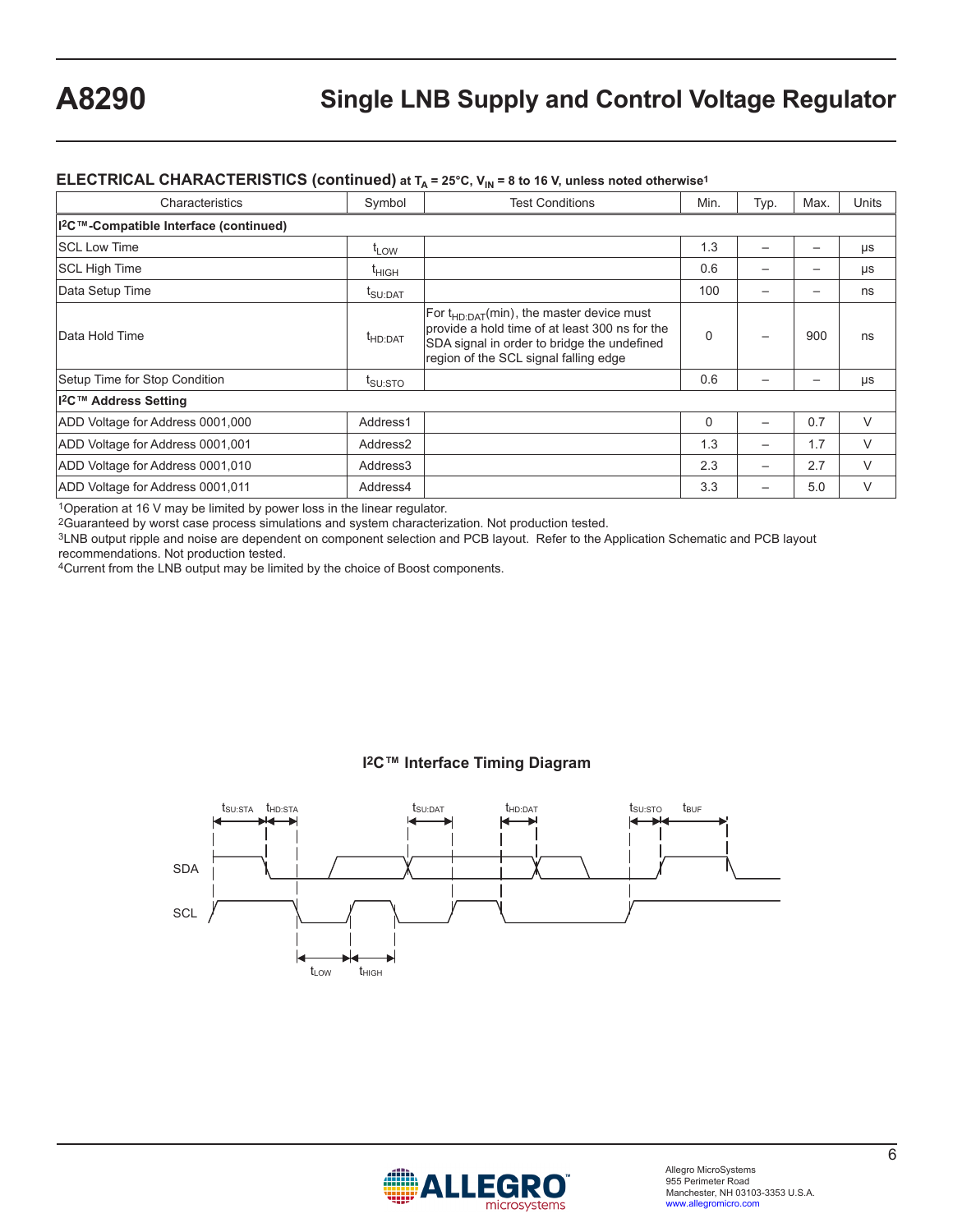## Functional Description

#### **Protection**

The A8290 has a wide range of protection features and fault diagnostics which are detailed in the Status Register section.

#### **Boost Converter/Linear Regulator**

The A8290 solution contains a tracking current-mode boost converter and linear regulator. The boost converter tracks the requested LNB voltage to within 800 mV, to minimize power dissipation. Under conditions where the input voltage,  $V_{\text{BOOST}}$ , is greater than the output voltage,  $V_{LNB}$ , the linear regulator must drop the differential voltage. When operating in these conditions, care must be taken to ensure that the safe operating temperature range of the A8290 is not exceeded.

The boost converter operates at 352 kHz typical: 16 times the internal 22 kHz tone frequency. All the loop compensation, current sensing, and slope compensation functions are provided internally.

The A8290 has internal pulse-by-pulse current limiting on the boost converter and dc current limiting on the LNB output to protect the IC against short circuits. When the LNB output is shorted, the LNB output current is limited to 900 mA typical, and the IC will be shut down if the overcurrent condition lasts for more than 48 ms. If this occurs, the A8290 must be reenabled for normal operation. The system should provide sufficient time between successive restarts to limit internal power dissipation; a minimum of 5 s is recommended.

At extremely light loads, the boost converter operates in a pulse-skipping mode. Pulse skipping occurs when the BOOST voltage rises to approximately 450 mV above the BOOST target output voltage. Pulse skipping stops when the BOOST voltage drops 200 mV below the pulse skipping level.

In the case that two or more set top box LNB outputs are connected together by the customer (e.g., with a splitter), it is possible that one output could be programmed at a higher voltage than the other. This would cause a voltage on one output that is higher than its programmed voltage (e.g., 19 V on the output of a 13 V programmed voltage). The output with the highest voltage will effectively turn off the other outputs. As soon as this voltage is reduced below the value of the other outputs, the A8290 output will auto-recover to their programmed levels.

**Charge Pump.** Generates a supply voltage above the internal

tracking regulator output to drive the linear regulator control.

**Slew Rate Control.** During either start-up, or when the output voltage at the LNB pin is transitioning, the output voltage rise and fall times can be set by the value of the capacitor connected from the TCAP pin to GND ( $C_{TCAP}$  or C7 in the Applications Schematic). Note that during start-up, the BOOST pin is precharged to the input voltage minus a voltage drop. As a result, the slew rate control for the BOOST pin occurs from this voltage.

The value of  $C_{TCAP}$  can be calculated using the following formula:

$$
C_{\text{TCAP}} = (I_{\text{TCAP}} \times 6) / SR ,
$$

where SR is the required slew rate of the LNB output voltage, in V/s, and  $I_{TCAP}$  is the TCAP pin current specified in the datasheet. The recommended value for  $C_{TCAP}$ , 10 nF, should provide satisfactory operation for most applications. However, in some cases, it may be necessary to increase the value of  $C_{TCAP}$  to avoid activating the current limit of the LNB output.

One such situation is when two set-top boxes are connected in parallel. If this is the case, the following formula can be used to calculate a larger value for  $C_{TCAP}$ :

$$
C_{\text{TCAP}} \geq (I_{\text{TCAP}} \times 6)(2 \times C_{\text{BOOST}}) / I_{\text{LIMLNB}},
$$
  
 $C_{\text{TCAP}} \geq (10 \mu A \times 6)(2 \times 100 \mu F) / 800 \text{ mA} = 15 \text{ nF}.$ 

The minimum value of  $C_{TCAP}$  is 2.2nF. There is no theoretical maximum value of  $C_{TCAP}$ , however, too large a value will probably cause the voltage transition specifications to be exceeded. Tone generation is unaffected by the value of  $C_{TCAP}$ .

**Pull-Down Rate Control.** In applications that have to operate at very light loads and that require large load capacitances (in the order of tens to hundreds of microfarads), the output linear stage provides approximately 40 mA of pull-down capability. This ensures that the output volts are ramped from 18 V to 13 V in a reasonable amount of time.

## **ODT (Overcurrent Disable Time)**

If the LNB output current exceeds 900 mA, typical, for more than 48 ms, then the LNB output will be disabled and the OCP bit will be set. See figure 1, a timing diagram for this function.

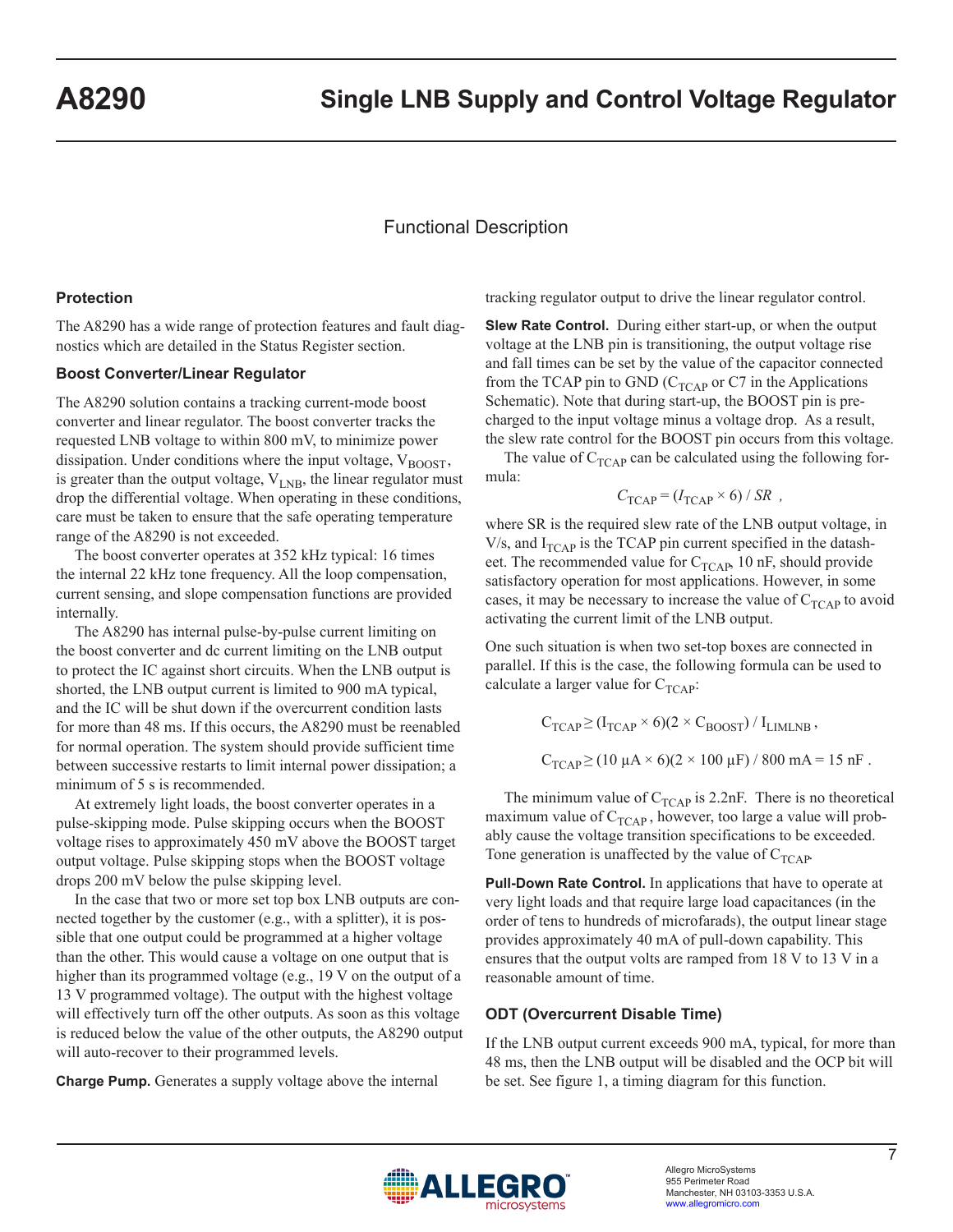## **Short Circuit Handling**

If the LNB output is shorted to ground, the LNB output current will be clamped to 900 mA, typical. If the short circuit condition lasts for more than 48 ms, the A8290 will be disabled and the OCP bit will be set.

#### **Auto-Restart**

After a short circuit condition occurs, the host controller should periodically reenable the A8290 to check if the short circuit has been removed. Consecutive startup attempts should allow at least 5 s of delay between restarts.

#### **In-Rush Current**

At start-up or during an LNB reconfiguration event, a transient surge current above the normal DC operating level can be provided by the A8290. This current increase can be as high as 900 mA, typical, for as long as required, up to a maximum of 48 ms.

#### **DC current**

The A8290 can handle up to 700 mA per channel individually, during continuous operation.

#### **Tone Detection**

A 22 kHz tone detector is provided in the A8290 solution. The detector extracts the tone signal and provides it as an open-drain signal on the TDO pin. The maximum tone out error is  $\pm 1$  tone cycle, and the maximum tone out delay with respect to the input is 1 tone cycle. Detection thresholds are given in table 1.

#### **Tone Generation**

The A8290 solution offers four options for tone generation, providing maximum flexibility to cover every application. The

|  |  | Table 1. Detection Thresholds for Tone Generation Options |  |  |  |
|--|--|-----------------------------------------------------------|--|--|--|
|--|--|-----------------------------------------------------------|--|--|--|

|                                                     |                | Transmit       | Receive                                  |                                                          |                                                           |      |  |
|-----------------------------------------------------|----------------|----------------|------------------------------------------|----------------------------------------------------------|-----------------------------------------------------------|------|--|
| Option<br>(Fig. 1)                                  |                | 2              | 3                                        | 4                                                        | n.a.                                                      | n.a. |  |
| <b>TMODE</b>                                        |                | 1              | $\Omega$                                 | 0                                                        | 0                                                         | 1    |  |
| <b>TGATE</b>                                        | Control<br>0/1 |                | Control<br>0/1                           |                                                          |                                                           |      |  |
| <b>EXTM</b>                                         | 1              | Control<br>0/1 | 22 kHz<br>logic<br>signal,<br>continuous | Control<br>qated<br>22 <sub>kHz</sub><br>logic<br>signal | At least one must<br>be 0 to prevent<br>tone transmission |      |  |
| Guaranteed<br>Detection<br>Threshold<br>$(mV_{PP})$ | 400            | 400            | 300                                      | 300                                                      | 300                                                       | 400  |  |
| Rejection<br>Threshold<br>$(mV_{PP})$               | 100            | 100            | 100                                      | 100                                                      | 100                                                       | 100  |  |



*Figure 1. ODT (Overcurrent Disable Timing) Mode Timing Diagram*

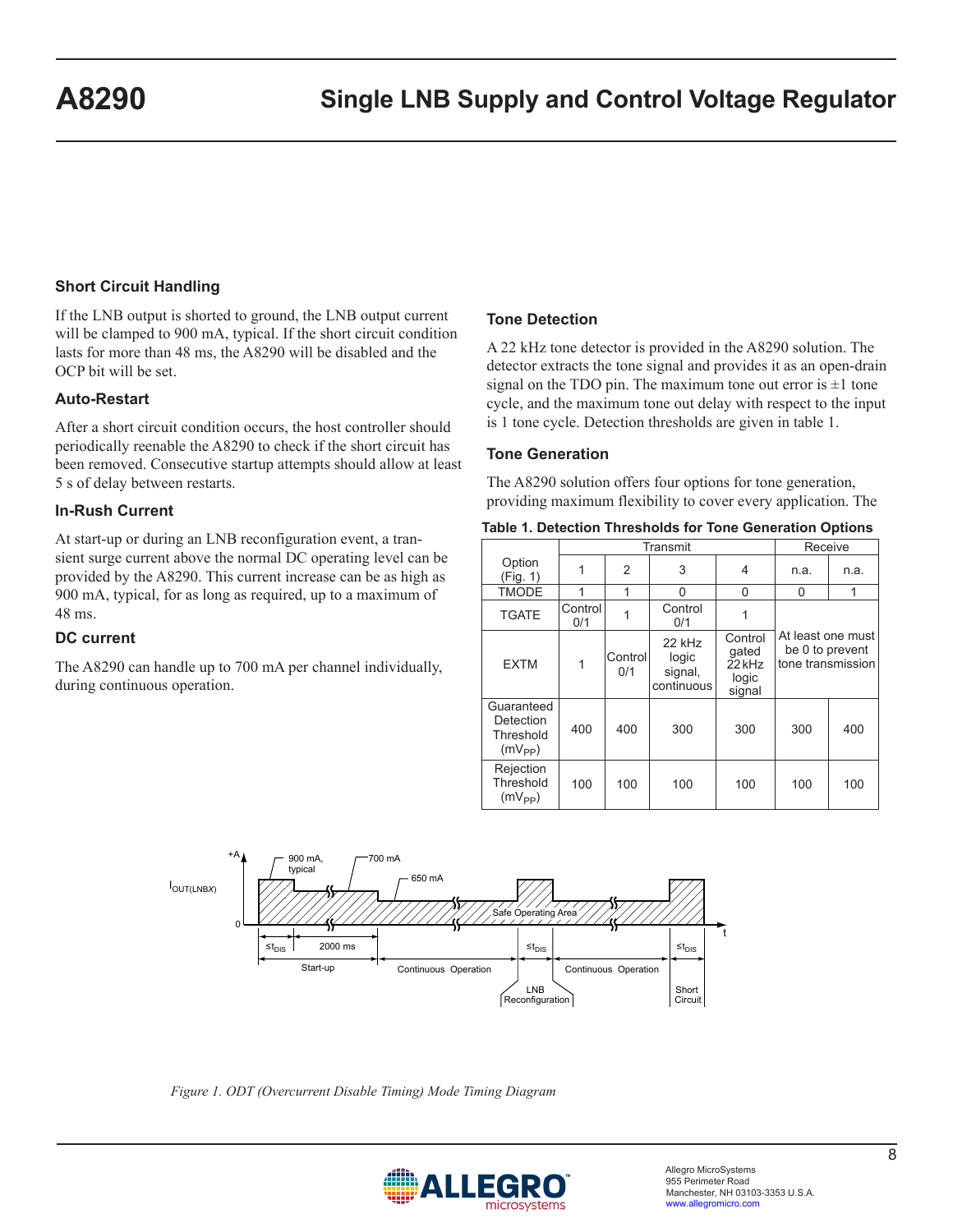EXTM pin (external modulation), in conjunction with the  $I^2C^{TM}$ control bits: TMODE (tone modulation) and TGATE (tone gate), provide the necessary control. The TMODE bit controls whether the tone source is either internal or external (via the EXTM pin). Both the EXTM pin and TGATE bit determine the 22 kHz control, whether gated or clocked.

Four options for tone generation are shown in figure 2. Note that when using option 4, when EXTM stops clocking, the LNB volts park at the LNB voltage, either plus or minus half the tone signal amplitude, depending on the state of EXTM. For example, if the EXTM is held low, the LNB dc voltage is the LNB programmed voltage minus 325 mV (typical).



With any of the four options, when a tone signal is generated, TDET is set in the status register. When the internal tone is used (options 1 or 2), the minimum tone detect amplitude is 400 mV, and when an external tone is used (options 3 or 4), the minimum tone detection amplitude is 300 mV.

## **DiSEqC™ Bypass MOSFET**

A pair of N-channel MOSFETs are connected in parallel (source to drain and drain to source) to provide a low source output impedance during tone transmission.

The MOSFETs are enabled either via the BFC input pin (active low) or by setting the BFC2 bit to 1 in the Control register. When the BFC pin is used instead of I<sup>2</sup>C™ control, it is not latched; a logic high or low turns the FET off or on. When the I2C™-compatible interface is used, the BFC pin is not connected, but the pull up resistor R5 must be present.

## **I2C™-Compatible Interface**

This is a serial interface that uses two bus lines, SCL and SDA, to access the internal Control and Status registers of the A8290. Data is exchanged between a microcontroller (master) and the A8290 (slave). The clock input to SCL is generated by the master, while SDA functions as either an input or an open drain output, depending on the direction of the data.

### **Timing Considerations**

The control sequence of the communication through the  $I^2C^{TM}$ compatible interface is composed of several steps in sequence:

- 1. Start Condition. Defined by a negative edge on the SDA line, while SCL is high.
- 2. Address Cycle. 7 bits of address, plus 1 bit to indicate read (1) or write (0), and an acknowledge bit. The first five bits of the address are fixed as: 00010. The four optional addresses, defined by the remaining two bits, are selected by the ADD input. The address is transmitted MSB first.
- 3. Data Cycles.

 Write – 6 bits of data and 2 bits for addressing four internal control registers, followed by an acknowledge bit. See Control Register section for more information.

 Read – Two status registers, where register 1 is read first, followed by register 2, then register 1, and so on. At the start of any read sequence, register 1 is always read first. Data is transmitted MSB first.

4. Stop Condition. Defined by a positive edge on the SDA line, while SCL is high. Except to indicate a Start or Stop condition, SDA must be stable while the clock is high. SDA can only be changed while SCL is low. It is possible for the Start or Stop condition to occur at any time during a data transfer. The A8290 always responds by resetting the data transfer sequence.



*Figure 2. Options for tone generation*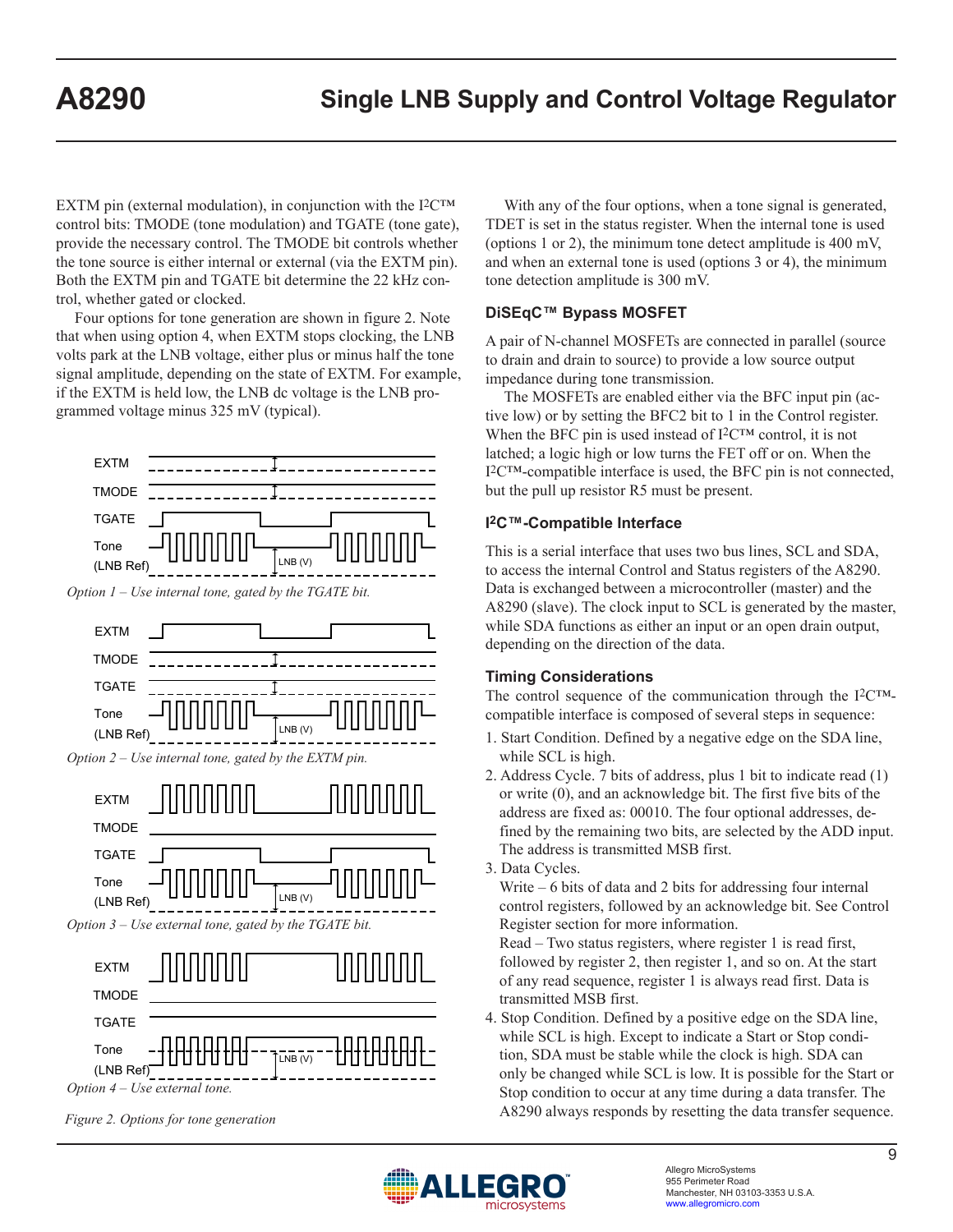The Read/Write bit is used to determine the data transfer direction. If the Read/Write bit is high, the master reads the contents of register 1, followed by register 2 if a further read is performed. If the Read/Write bit is low, the master writes data to one of the two Control registers. Note that multiple writes are not permitted. All write operations must be preceded with the address.

The Acknowledge bit has two functions. It is used by the master to determine if the slave device is responding to its address and data, and it is used by the slave when the master is reading data back from the slave. When the A8290 decodes the 7-bit address field as a valid address, it responds by pulling SDA low during the ninth clock cycle.

During a data write from the master, the A8290 also pulls SDA low during the clock cycle that follows the data byte, in order to indicate that the data has been successfully received. In both cases, the master device must release the SDA line before the ninth clock cycle, in order to allow this handshaking to occur.

During a data read, the A8290 acknowledges the address in the same way as in the data write sequence, and then retains control of the SDA line and send the data from register 1 to the master. On completion of the eight data bits, the A8290 releases the SDA line before the ninth clock cycle, in order to allow the master to acknowledge the data. If the master holds the SDA line low during this Acknowledge bit, the A8290 responds by sending the data from register 2 to the master. Data bytes continue to be sent to the master until the master releases the SDA line during the Acknowledge bit. When this is detected, the A8290 stops sending data and waits for a stop signal.

#### **Interrupt Request**

The A8290 also provides an interrupt request pin, IRQ, which is an open-drain, active-low output. This output may be connected to a common IRQ line with a suitable external pull-up and can be used with other I2C™-compatible devices to request attention from the master controller.



Figure 3. I2C™ Interface. Read and write sequences.

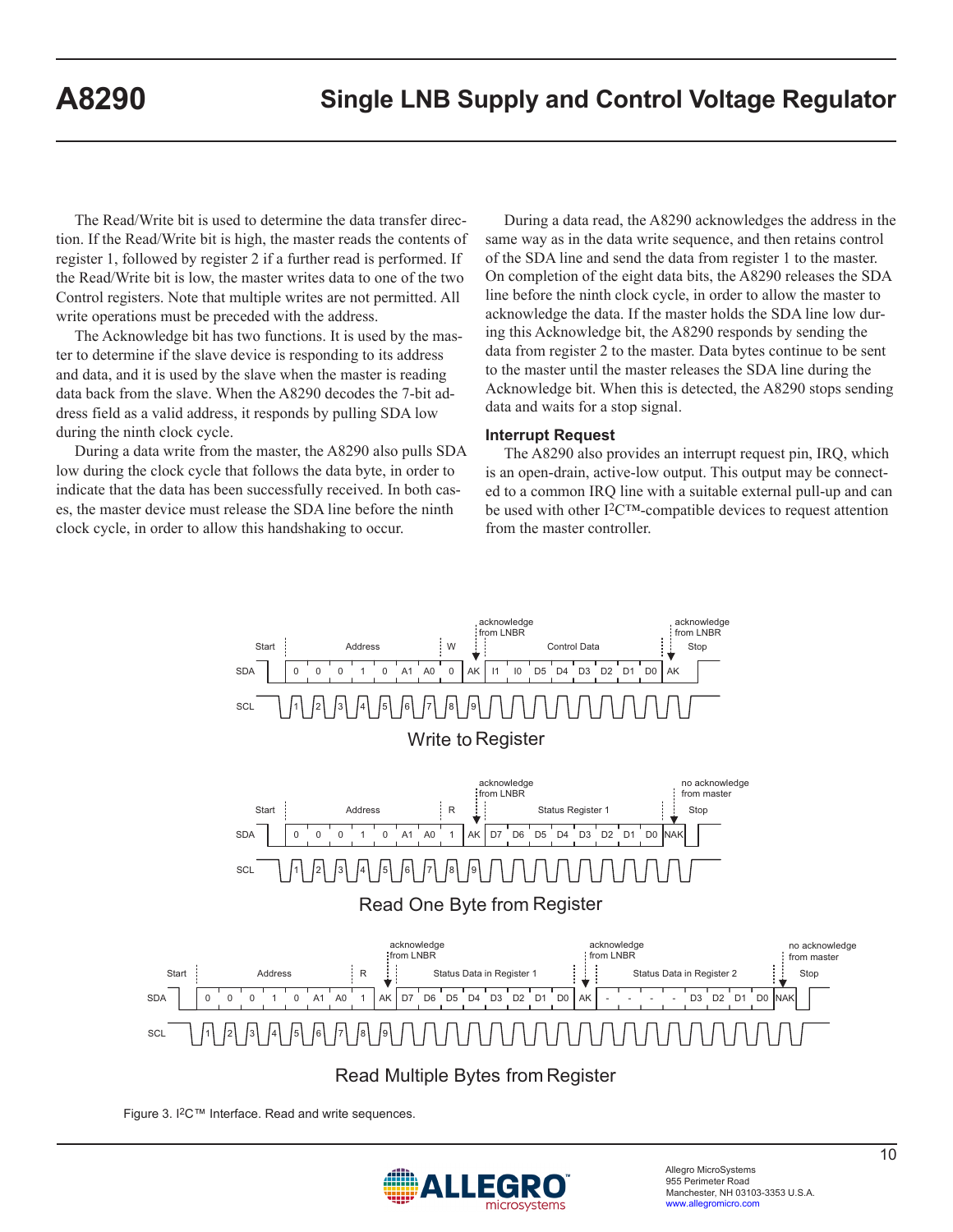The IRQ output becomes active when either the A8290 first recognizes a fault condition, or at power-on, when the main supply,  $V_{IN}$ , and the internal logic supply,  $V_{REG}$ , reach the correct operating conditions. It is only reset to inactive when the I2C™ master addresses the A8290 with the Read/Write bit set (causing a read). Fault conditions are indicated by the TSD, VUV, and OCP bits and are latched in the Status register. See the Status register section for full description.

The DIS, PNG, CAD and TDET status bits do not cause an interrupt. All these bits are continually updated, apart from the DIS bit, which changes when the LNB is either disabled, intentionally or due to a fault, or is enabled.

When the master recognizes an interrupt, it addresses all slaves connected to the interrupt line in sequence, and then reads the status register to determine which device is requesting attention. The A8290 latches all conditions in the Status register until the completion of the data read. The action at the resampling point is further defined in the Status Register section. The bits in the Status register are defined such that the all-zero condition indicates that the A8290 is fully active with no fault conditions.

When  $V_{IN}$  is initially applied, the I<sup>2</sup>C<sup>TM</sup>-compatible interface does not respond to any requests until the internal logic supply  $V_{REG}$  has reached its operating level. Once  $V_{REG}$  has reached this point, the IRQ output goes active, and the VUV bit is set. After the A8290 acknowledges the address, the IRQ flag is reset. After the master reads the status registers, the registers are updated with the VUV reset.



Figure 4. I2C™ Interface. Read sequences after interrupt request.

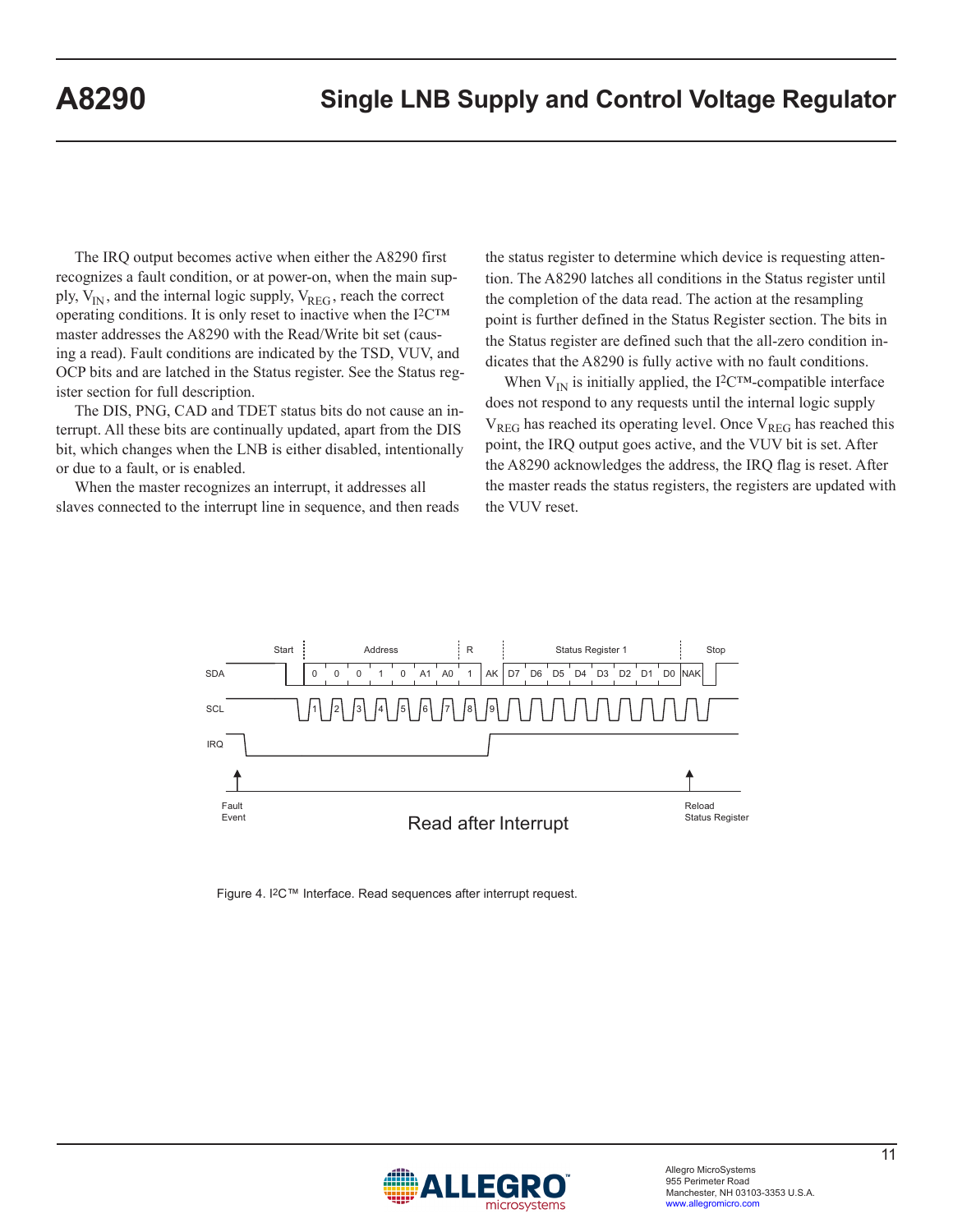### **Control Registers (I2C™-Compatible Write Register)**

All main functions of the A8290 are controlled through the I2C™ compatible interface via the 8-bit Control registers. As the A8290 contains numerous control options, it is necessary to have two control registers. Each register contains up to 6 bits of data (bit

0 to bit 5), followed by 2 bits for the register address (bit 6 and bit 7). The power-up states for the control functions are all 0s.

The following tables define the control bits for each address and the settings for output voltage:

| Bit           | Name              | <b>Function</b>                                                                                   |
|---------------|-------------------|---------------------------------------------------------------------------------------------------|
| $\Omega$      | <b>VSEL0</b>      |                                                                                                   |
| 1             | VSEL <sub>1</sub> | See table 4, Output Voltage Amplitude Selection                                                   |
| $\mathcal{P}$ | VSEL <sub>2</sub> |                                                                                                   |
| 3             | VSEL3             | $0: LNB = Low range$                                                                              |
|               |                   | 1: $LNB = High range$                                                                             |
| 4             | ODT               | 1 (recommended): The ODT functions are always<br>enabled, but setting 1 recommended at all times. |
|               |                   | 0: Disable LNB Output                                                                             |
| 5             | <b>ENB</b>        | 1: Enable LNB Output                                                                              |
| 6             | 10                | Address Bit: 0                                                                                    |
| 7             | $\mathsf{I}$      | Address Bit: 0                                                                                    |

**Table 2. Control Register Address (I1, I0) = 00**

|  |  | Bit 0 VSEL0 These three bits provide incremental control over the voltage on the LNB output. |  |  |  |  |  |  |  |  |  |
|--|--|----------------------------------------------------------------------------------------------|--|--|--|--|--|--|--|--|--|
|--|--|----------------------------------------------------------------------------------------------|--|--|--|--|--|--|--|--|--|

Bit 1 VSEL1 The available voltages provide the necessary levels for all the common standards

|  | Bit 2 VSEL2 plus the ability to add line compensation in increments of 333 mV. The voltage |
|--|--------------------------------------------------------------------------------------------|
|  | levels are defined in table 4, Output Voltage Amplitude Selection.                         |

- Bit 3 VSEL3 Switches between the low level and high level output voltages on the LNB output. 0 selects the low level voltage and 1 selects the high level. The low-level center voltage is 12.709 V nominal and the high level is 18.042 V nominal. These may be increased in steps of 333 mV using the VSEL2, VSEL1 and VSEL0 control register bits. Bit 4 ODT The overcurrent disable timer is always enabled Bit 5 ENB Enables the LNB output. When set to 1 the LNB output is switched on. When set to 0, the LNB output is disabled. Bit 6 I0 Address
- Bit 7 I1 Address

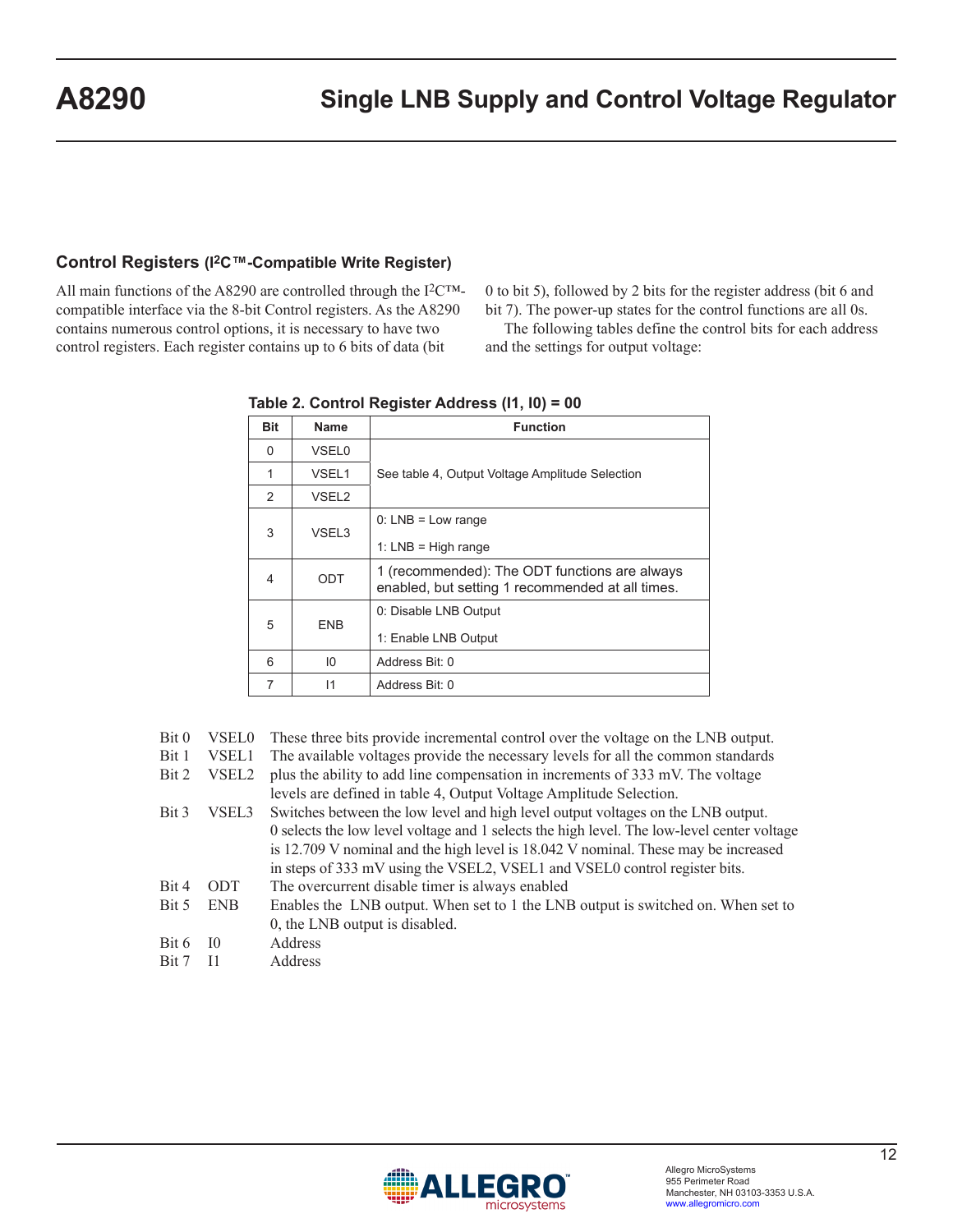| <b>Bit</b>        | <b>Name</b>           | <b>Function</b>              |
|-------------------|-----------------------|------------------------------|
| 0                 |                       | 0: External Tone             |
|                   | <b>TMODE</b>          | 1: Internal Tone             |
|                   |                       | 0: Tone Gated Off            |
| <b>TGATE</b><br>1 | 1: Tone Gated On      |                              |
|                   | CADT<br>2             | 0: Cable Disconnect Test Off |
|                   |                       | 1: Cable Disconnect Test On  |
| 3                 |                       | Not Used                     |
| 4                 |                       | Not Used                     |
|                   | 5<br>BFC <sub>2</sub> | 0: Bypass MOSFET Off         |
|                   |                       | 1: Bypass MOSFET On          |
| 6                 | 10                    | Address Bit: 0               |
| 7                 | 11                    | Address Bit: 1               |

**Table 3. Control Register Address (I1, I0) = 10**

- Bit 0 TMODE Tone Mode. Selects between the use of an external 22 kHz logic signal or the use of the internal 22 kHz oscillator to control the tone generation on the LNB output. A 0 selects the external tone and a 1 selects the internal tone. See the Tone Generation section for more information
- Bit 1 TGATE Tone Gate. Allows either the internal or external 22 kHz tone signals to be gated, unless the EXTM is selected for gating. When set to 0, the selected tone (via TMODE) is off. When set to 1, the selected tone is on. See Tone Generation Section for more information.
- Bit 2 CADT Cable Disconnect Test. To perform this test, set bits CADT, ENB, and VSEL0 through VSEL3 through the  $I^2C^{TM}$ -compatible interface. During this test, the LNB linear regulator is disabled, a 1 mA current source between the BOOST output and the LNB output is enabled, and the BOOST voltage is increased to 22.8 V. After these conditions are set, if the LNB voltage is above 21 V, it is assumed that the coaxial cable connection between the LNBR output and the LNB head has been disconnected. In this case, the CAD bit is set in the status register. If there is a load on the LNB pin, then the LNB voltage will decrease proportionally to the load current. If the LNB volts drop below 19.95 V, it is assumed that the coax cable is connected and the CAD bit in the status register is set to 0.
- Bit 3 Not Used.
- $Bit 4$  Not Used.
- Bit 5 BFC2 Bypass MOSFET Control. When set to 1, the internal bypass MOSFETs are enabled. A 0 disables the bypass MOSFETs.
- Bit 6 I0 Address.
- Bit 7 I1 Address.

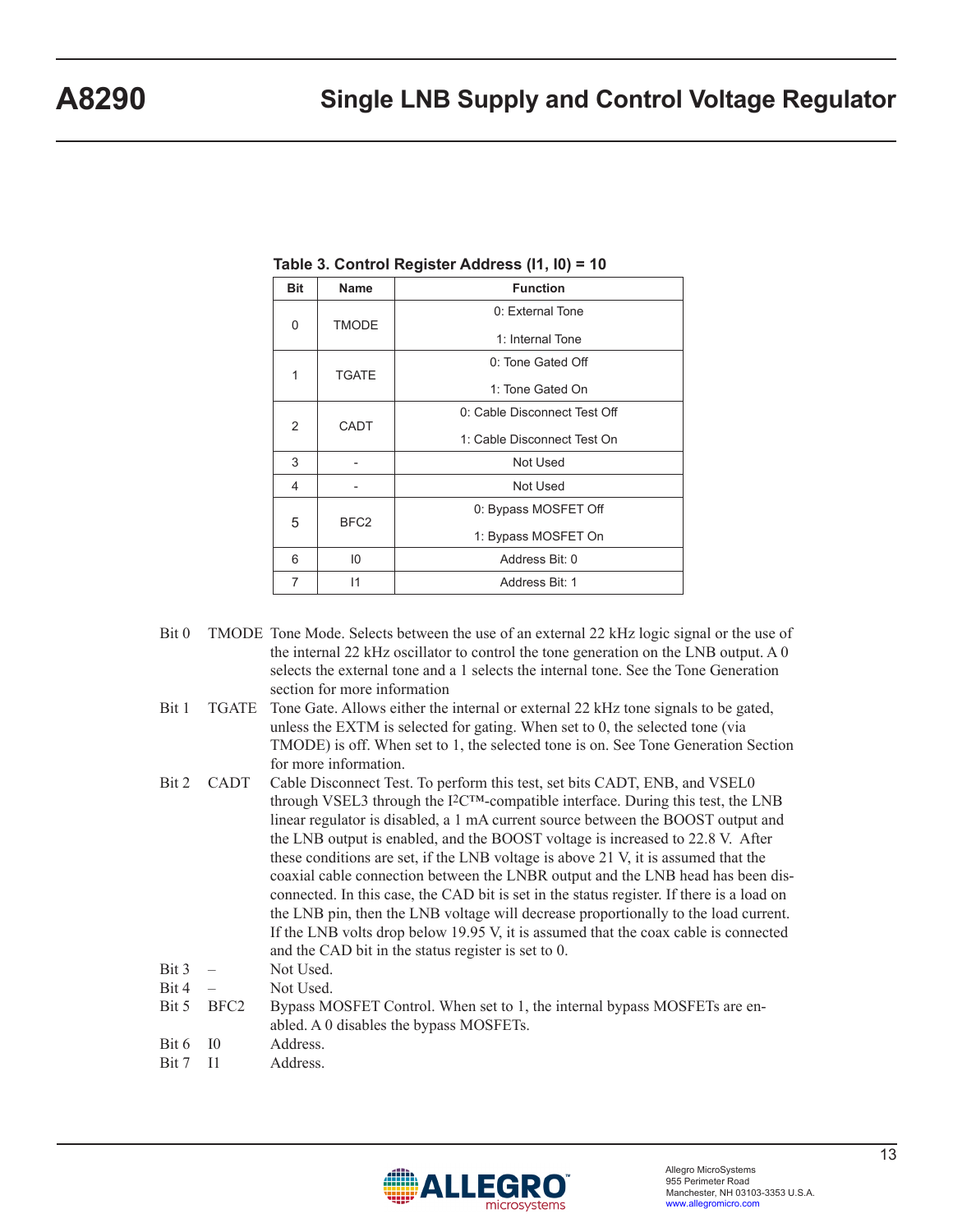| VSEL3        | VSEL2          | VSEL1          | <b>VSEL0</b>   | $LNB$ (V) |
|--------------|----------------|----------------|----------------|-----------|
| $\mathbf 0$  | 0              | $\overline{0}$ | $\mathbf 0$    | 12.709    |
| 0            | 0              | 0              | 1              | 13.042    |
| 0            | 0              | 1              | 0              | 13.375    |
| 0            | 0              | $\mathbf{1}$   | $\mathbf{1}$   | 13.709    |
| 0            | 1              | $\mathbf 0$    | 0              | 14.042    |
| $\mathbf{0}$ | $\overline{1}$ | 0              | $\overline{1}$ | 14.375    |
| $\mathbf 0$  | $\mathbf{1}$   | $\mathbf{1}$   | $\overline{0}$ | 14.709    |
| $\mathbf 0$  | $\mathbf{1}$   | 1              | $\mathbf{1}$   | 15.042    |
| 1            | 0              | $\mathbf 0$    | 0              | 18.042    |
| 1            | 0              | $\mathbf 0$    | 1              | 18.375    |
| 1            | $\mathbf 0$    | 1              | 0              | 18.709    |
| 1            | 0              | $\overline{1}$ | $\overline{1}$ | 19.042    |
| $\mathbf{1}$ | $\mathbf{1}$   | 0              | $\mathbf 0$    | 19.375    |
| $\mathbf{1}$ | $\mathbf{1}$   | 0              | $\mathbf{1}$   | 19.709    |
| 1            | $\overline{1}$ | 1              | 0              | 20.042    |
| 1            | 1              | 1              | $\mathbf{1}$   | 20.375    |

### **Table 4. Output Voltage Amplitude Selection**

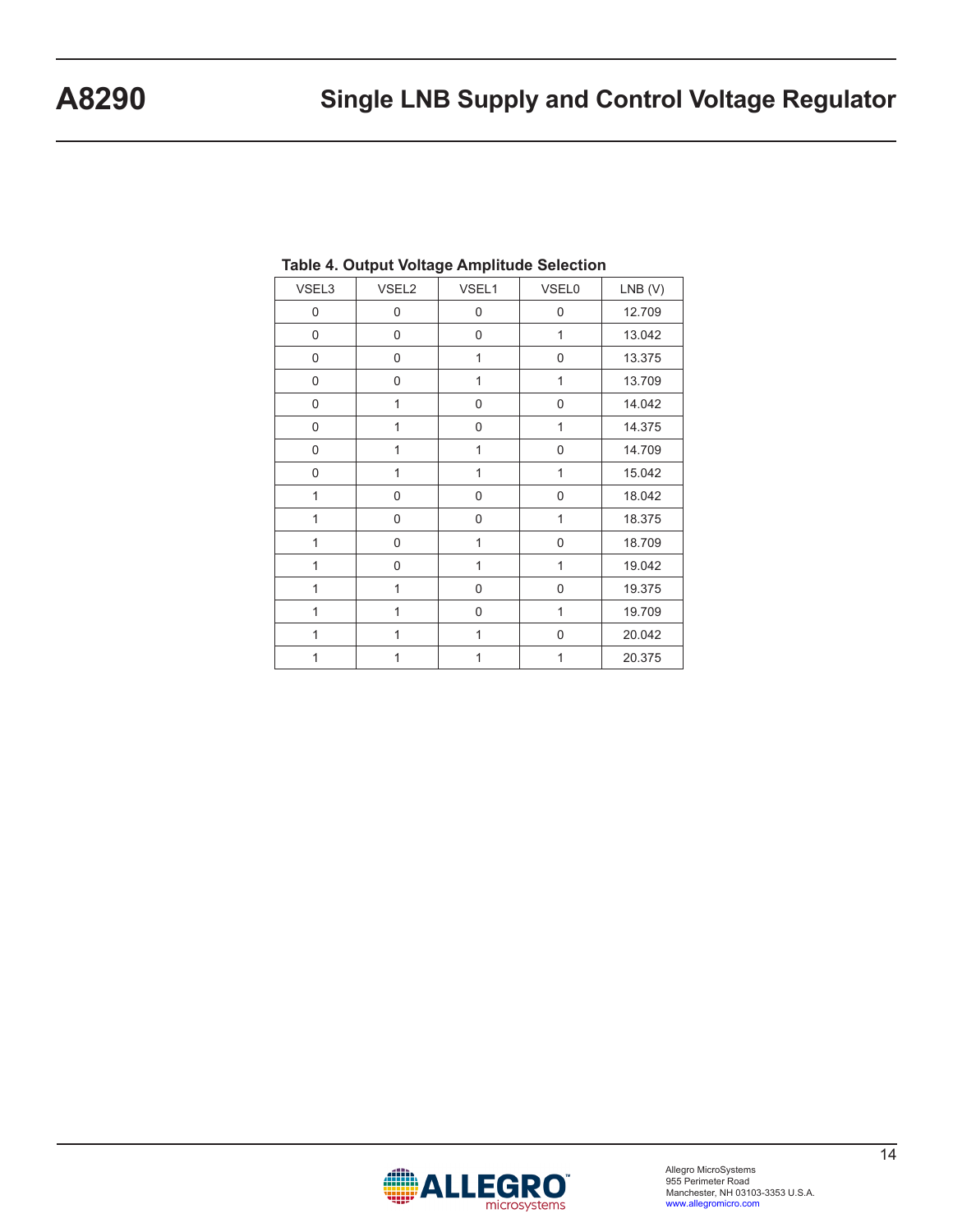#### **Status Registers (I2C™-Compatible Read Register)**

The main fault conditions: overcurrent (OCP), under voltage (VUV) and overtemperature (TSD), are all indicated by setting the relevant bits in the Status registers. In all fault cases, once the bit is set, it remains latched until the A8290 is read by the I<sup>2</sup>C™ master, assuming the fault has been resolved.

The current status of the LNB output is indicated by the disable bit, DIS. The DIS bit is set when either a fault occurs or if the LNB is disabled intentionally. This bit is latched, and is reset when the LNB is commanded on again. The power not good (PNG), tone detect (TDET), and cable disconnected (CAD) flags are the only bits which may be reset without an  $12<sup>CTM</sup>$  read sequence. Table 5 summarizes the condition of each bit when set and how it is reset.

As the A8290 has a comprehensive set of status reporting bits,

it is necessary to have two Status registers. When performing a multiple read function, register 1 is read followed by register 2, then register 1 again and so on. Whenever a new read function is performed, register 1 is always read first.

The normal sequence of the master in a fault condition will be to detect the fault by reading the Status registers, then rereading the Status registers until the status bit is reset indicating the fault condition is reset. The fault may be detected either by continuously polling, by responding to an interrupt request (IRQ), or by detecting a fault condition externally and performing a diagnostic poll of all slave devices. Note that the fully-operational condition of the Status registers is all 0s, to simplify checking of the Status bit.

| <b>Status Bit</b> | <b>Function</b>                                       | <b>Set</b>  | Reset<br><b>Condition</b>                       |
|-------------------|-------------------------------------------------------|-------------|-------------------------------------------------|
| CAD               | Cable disconnected                                    | Non-latched | Cable disconnect test off or<br>cable connected |
| <b>DIS</b>        | LNB disabled, either intentionally or<br>due to fault | I atched    | LNB enabled and no fault                        |
| <b>OCP</b>        | Overcurrent                                           | Latched     | I <sup>2</sup> C™ read and fault removed        |
| <b>PNG</b>        | Power not good                                        | Non-latched | LNB volts in range                              |
| <b>TDFT</b>       | Tone detect                                           | Non-latched | Tone removed                                    |
| <b>TSD</b>        | Thermal shutdown                                      | Latched     | $12$ C™ read and fault removed                  |
| <b>VUV</b>        | Undervoltage                                          | Latched     | I <sup>2</sup> C™ read and fault removed        |

**Table 5. Status Register Bit Setting**

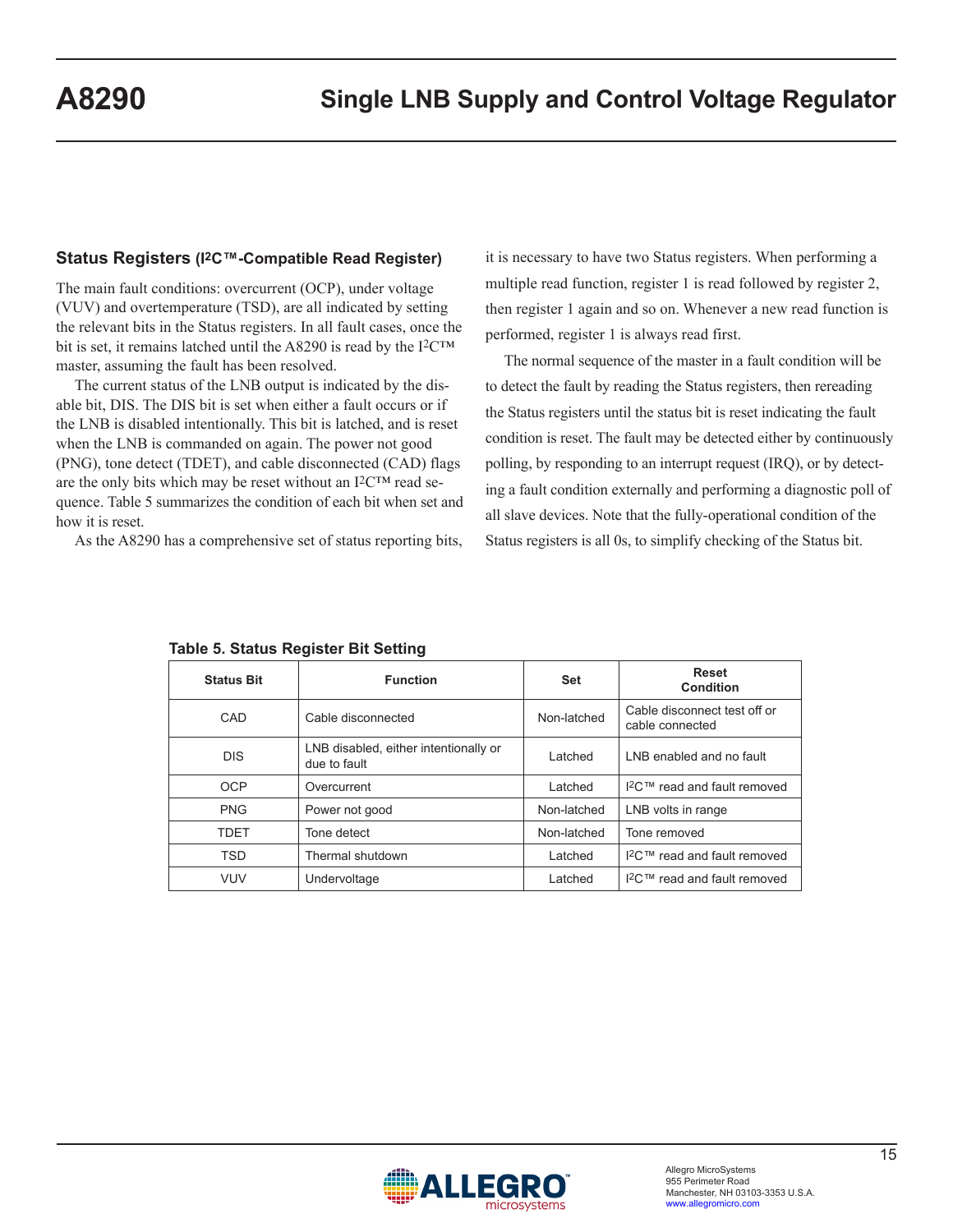| <b>Bit</b>     | <b>Name</b> | <b>Function</b>              |
|----------------|-------------|------------------------------|
| 0              | <b>DIS</b>  | LNB output disabled          |
| 1              |             | Not Used                     |
| $\overline{2}$ | <b>OCP</b>  | Overcurrent                  |
| 3              |             | Not Used                     |
| 4              | <b>PNG</b>  | Power Not Good               |
| 5              |             | Not Used                     |
| 6              | <b>TSD</b>  | <b>Thermal Shutdown</b>      |
| 7              | <b>VUV</b>  | V <sub>IN</sub> Undervoltage |

**Table 6. Status Register 1** 

### Bit 0 DIS LNB Output Disabled. DIS is used to indicate the current condition of the LNB output. At power-on, or if a fault condition occurs, DIS will be set. This bit changing to 1 does not cause the IRQ to activate because the LNB output may be disabled intentionally by the  $I^2C^{TM}$  master. This bit will be reset at the end of a write sequence if the LNB output is enabled.  $Bit 1 -$  Not used. Bit 2 OCP Overcurrent. If the LNB output detects an overcurrent condition, for greater than 48 ms, the LNB output will be disabled. The OCP bit will be set to indicate that an overcurrent has occurred and the disable bit, DIS, will be set. The Status register is updated on the rising edge of the 9<sup>th</sup> clock pulse in the data read sequence, where the OCP bit is reset in all cases, allowing the master to reenable the LNB output.  $Bit 3 -$  Not used. Bit 4 PNG Power Not Good. Set to 1 when the LNB voltage is below 85% of the programmed voltage. The PNG bit is reset when the LNB voltage is within 90% of the programmed LNB voltage. PNG is always active so, if the LNB output is disabled, then PNG will be a logic 1. At power-up, PNG reports a logic 1 until the LNB output is enabled and within 90% of the programmed LNB voltage.  $Bit 5 - Not used.$ Bit 6 TSD Thermal shutdown. 1 indicates that the A8290 has detected an overtemperature condition and has disabled the LNB output. The disable bit, DIS, will also be set. The status of the overtemperature condition is sampled on the rising edge of the 9<sup>th</sup> clock pulse in the data read sequence. If the condition is no longer present, then the TSD bit will be reset, allowing the master to reenable the LNB output if required. If the condition is still present, then the TSD bit will remain at 1. Bit 7 VUV Undervoltage Lockout. 1 indicates that the A8290 has detected that the input supply,  $V_{IN}$  is, or has been, below the minimum level and an undervoltage lockout has occurred disabling the LNB outputs. The disable bit, DIS, will also be set and the A8290 will not reenable the output until so instructed by writing the relevant bit into the control registers. The status of the undervoltage condition is sampled on the rising edge of the 9th clock pulse in the data read sequence. If the condition is no longer present, then the VUV bit will be reset allowing the master to reenable the LNB output if required. If the condition is still present, then the VUV bit will remain at 1.

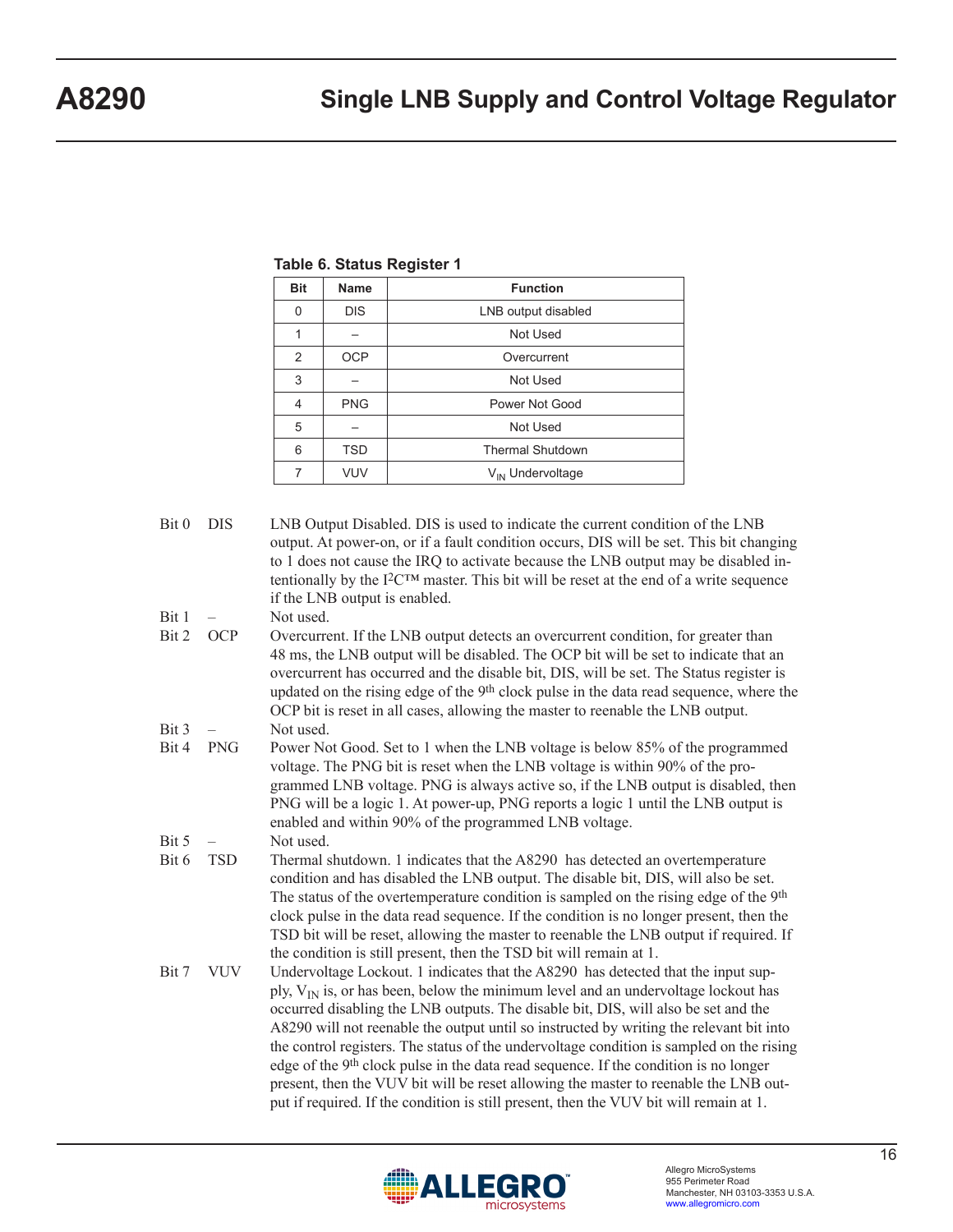| <b>Name</b> | <b>Function</b>    |
|-------------|--------------------|
| CAD         | Cable Disconnected |
|             | Not Used           |
| <b>TDET</b> | <b>Tone Detect</b> |
|             | Not Used           |
|             | Not Used           |
|             | Not Used           |
|             | Not Used           |
|             | Not Used           |
|             |                    |

### **Table 7. Status Register 2**

- Bit 0 CAD Cable between LNB and the LNB head is disconnected. When cable disconnect test mode is applied, the LNB linear regulator is disabled and a 1 mA current source is applied between the BOOST and LNB output. If the LNB volts rise above 21 V, CAD will be set to 1. The CAD bit is reset if the LNB volts drop below 19.95 V. Bit 1 – Not used. Bit 2 TDET Tone Detect. When tone is enabled by whatever option, or if a tone signal is received from the LNB, TDET will be set to 1 if the tone appears at the LNB output.
- When the tone is disabled and no tone is received from the LNB, TDET is reset. Bits 3 to 7 Not used.

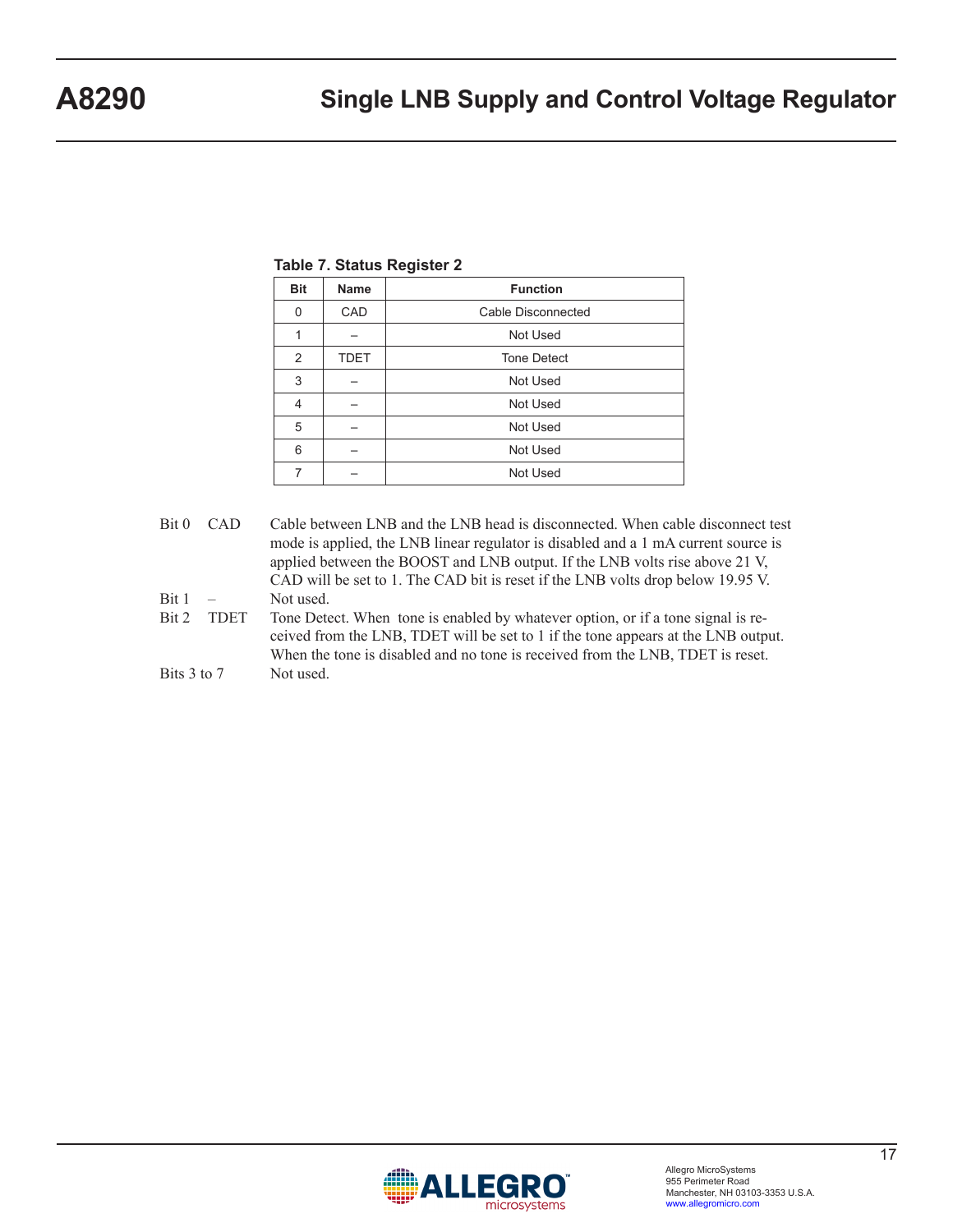## **Table 8. Component Selection Table**

| Component                                        | <b>Characteristics</b>                                                  | <b>Manufacturer Device</b>                                                                                  |  |
|--------------------------------------------------|-------------------------------------------------------------------------|-------------------------------------------------------------------------------------------------------------|--|
| C <sub>3</sub>                                   | 220 nF, 10 V <sub>MIN</sub> , X5R or X7R, 0402 or 0603                  |                                                                                                             |  |
| C8, C9 <sup>b</sup> , C12 <sup>b</sup>           | 220 nF, 50 V, X5R or X7R, 0805                                          |                                                                                                             |  |
| C1, C4                                           | 100 nF, 50 V, X5R or X7R, 0603                                          |                                                                                                             |  |
| C <sub>2</sub> , C <sub>5</sub>                  | 100 μF, 35 V <sub>MIN</sub> , ESR < 75 mΩ, I <sub>RIPPLE</sub> > 700 mA | ChemiCon: EKZE500ELL101MHB5D<br>Nichicon: UHC1V101MPT<br>Panasonic: EEU-FM1H101B                            |  |
| C7                                               | 22 nF, 10 V <sub>MIN</sub> , X5R or X7R, 0402 or 0603                   |                                                                                                             |  |
| C10, C13                                         | 10 nF, 50 V, X5R or X7R, 0402 or 0603                                   |                                                                                                             |  |
| C <sub>11</sub>                                  | 0.68 µF, 25 V <sub>MIN</sub> , X5R or X7R, 0805                         | TDK: C2012X5R1E684K<br>Murata: GRM21BR71E684KA88<br>Kemet: C0805C684K3PAC<br>AVX: 08053D684KAT2A            |  |
| C <sub>6</sub>                                   | 1.0 µF, 25 V <sub>MIN</sub> , X5R or X7R, 1206                          | TDK: C3216X7R1E105K<br>Murata: GRM31MR71E105KA01<br>Taiyo Yuden: TMK316BJ105KL-T<br>Kemet: C1206C105K3RACTU |  |
| D <sub>2</sub> , D <sub>3</sub> , D <sub>5</sub> | Schottky diode, 40 V, 1 A, SOD-123                                      | Diodes, Inc: B140HW-7<br>Central Semi: CMMSH1-40                                                            |  |
| D <sub>4</sub>                                   | TVS, 20 $V_{RM}$ , 32 $V_{CL}$ at 500 A (8/20 µs), 3000 W               | Littelfuse: SMDJ20A<br>ST: LNBTVS6-221S                                                                     |  |
| D <sub>1</sub>                                   | Schottky diode, 40 V, 3 A, SMA                                          | Sanken: SFPB-74<br>Vishay: B340A-E3/5AT<br>Diodes, Inc: B340A-13-F<br>Central Semi: CMSH3-40MA              |  |
| L1                                               | 33 µH, $I_{\text{SAT}}$ > 2.6 A, DCR < 90 m $\Omega$                    | TDK: TSL1112RA-330K2R3-PF<br>Taiyo Yuden: LHLC10TB330K<br>Coilcraft: DR0810-333L                            |  |
| L2                                               | 220 μH, $I_{\text{SAT}}$ > 0.5 A, DCR < 0.8 Ω                           | TDK: TSL0808-221KR54-PF<br>Taiyo Yuden: LHLC08TB221K<br>Coilcraft: DR0608-224L                              |  |
| L <sub>3</sub>                                   | $1 \mu$ H, 1 A, DCR < 120 mΩ, 1206                                      | Kemet: LB3218-T1R0MK<br>Murata: LQM31PN1R0M00L<br>Taiyo Yuden: LB3218T1R0M<br>TDK: MLP3216S1R0L             |  |
| R <sub>1</sub> to R <sub>6</sub>                 | Determined by V <sub>DD</sub> , bus capacitance, etc.                   |                                                                                                             |  |
| R7                                               | 15 $\Omega$ , 1%, $1\frac{1}{8}$ W                                      |                                                                                                             |  |
| R <sub>8</sub>                                   | 100 $\Omega$ , 1%, $\frac{1}{8}$ W                                      |                                                                                                             |  |
| R <sub>9</sub>                                   | 30 $\Omega$ , $\frac{1}{8}$ W                                           |                                                                                                             |  |
| R <sub>10</sub>                                  | 1 $\Omega$ , $\frac{1}{8}$ W                                            |                                                                                                             |  |

\*Either C9 or C12 are used, but not both.

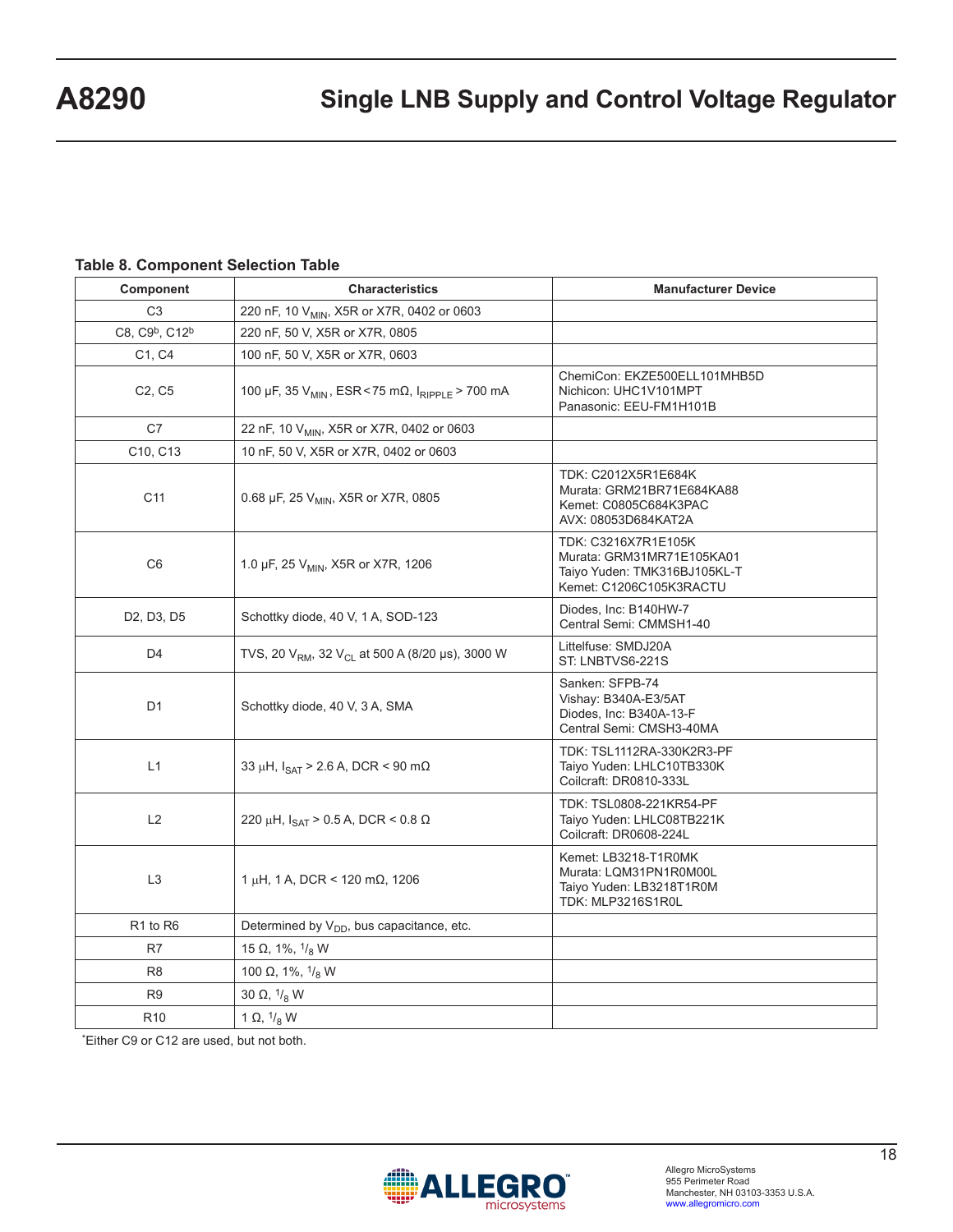Package ET 28 Pin MLP/QFN